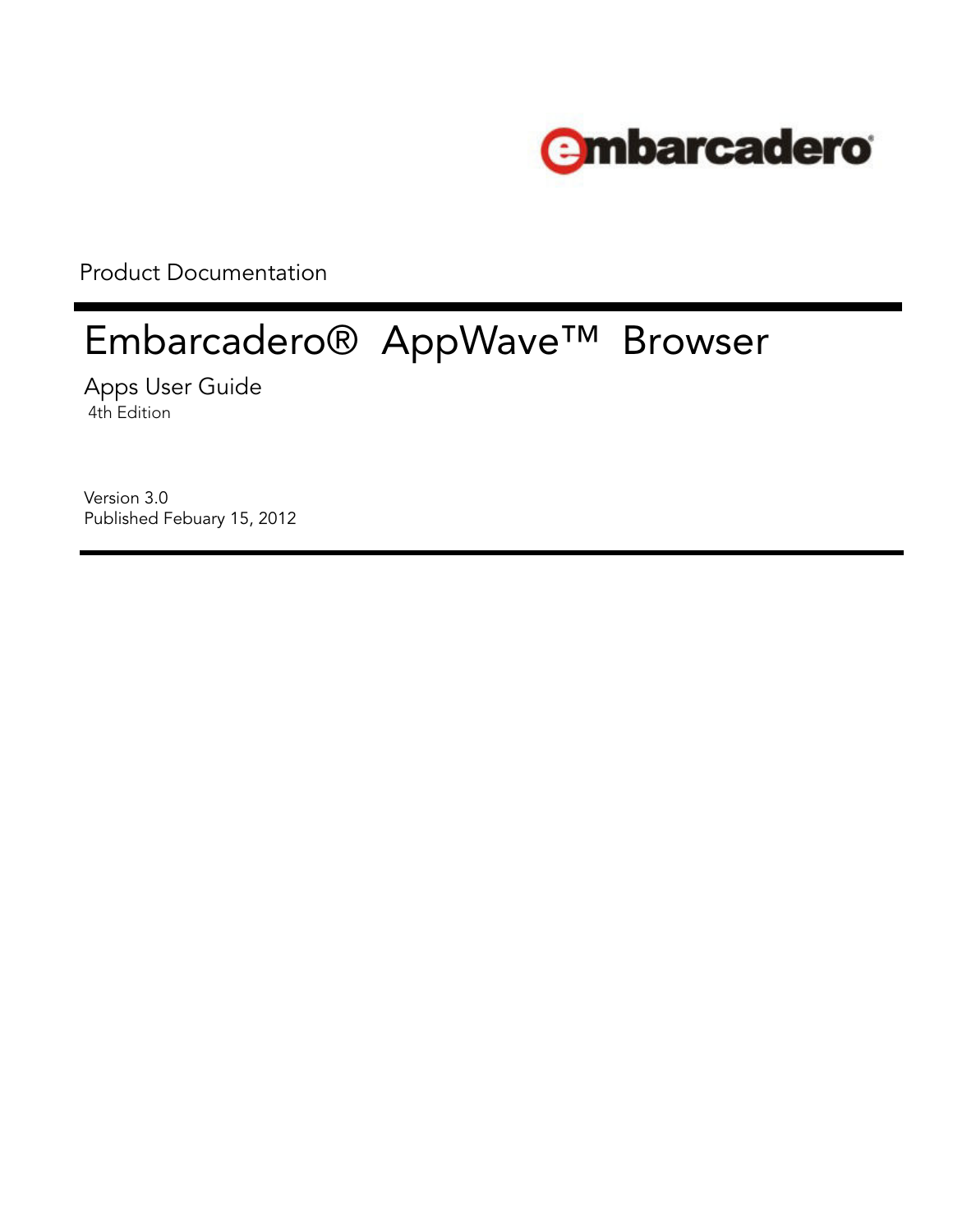© 2012 Embarcadero Technologies, Inc. Embarcadero, the Embarcadero Technologies logos, and all other Embarcadero Technologies product or service names are trademarks or registered trademarks of Embarcadero Technologies, Inc. All other trademarks are property of their respective owners.

Embarcadero Technologies, Inc. is a leading provider of award-winning tools for application developers and database professionals so they can design systems right, build them faster and run them better, regardless of their platform or programming language. Ninety of the Fortune 100 and an active community of more than three million users worldwide rely on Embarcadero products to increase productivity, reduce costs, simplify change management and compliance and accelerate innovation. The company's flagship tools include: Embarcadero® Change Manager™, CodeGear™ RAD Studio, DBArtisan®, Delphi®, ER/Studio®, JBuilder® and Rapid SQL®. Founded in 1993, Embarcadero is headquartered in San Francisco, with offices located around the world. Embarcadero is online at www.embarcadero.com.

January 12, 2012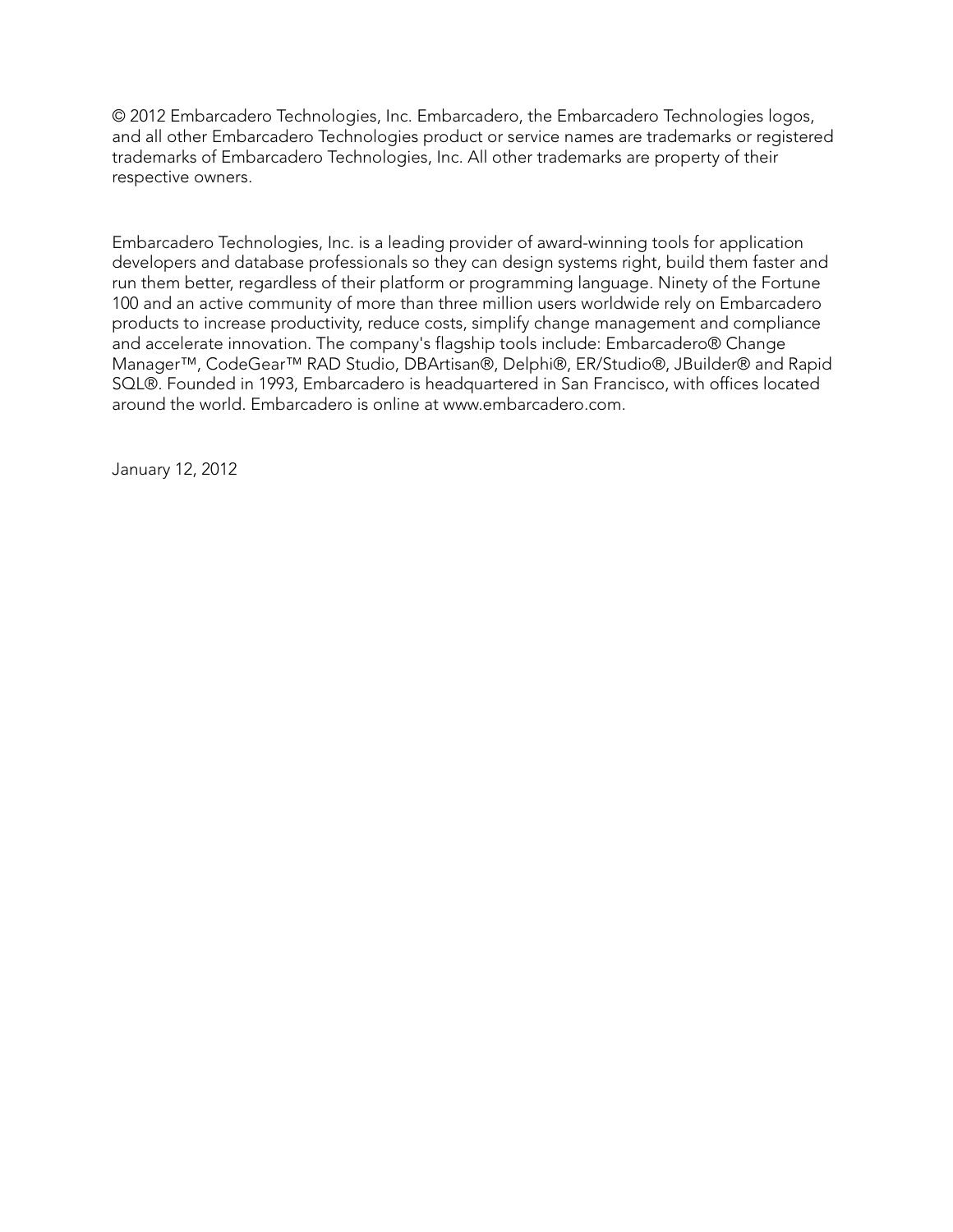## Contents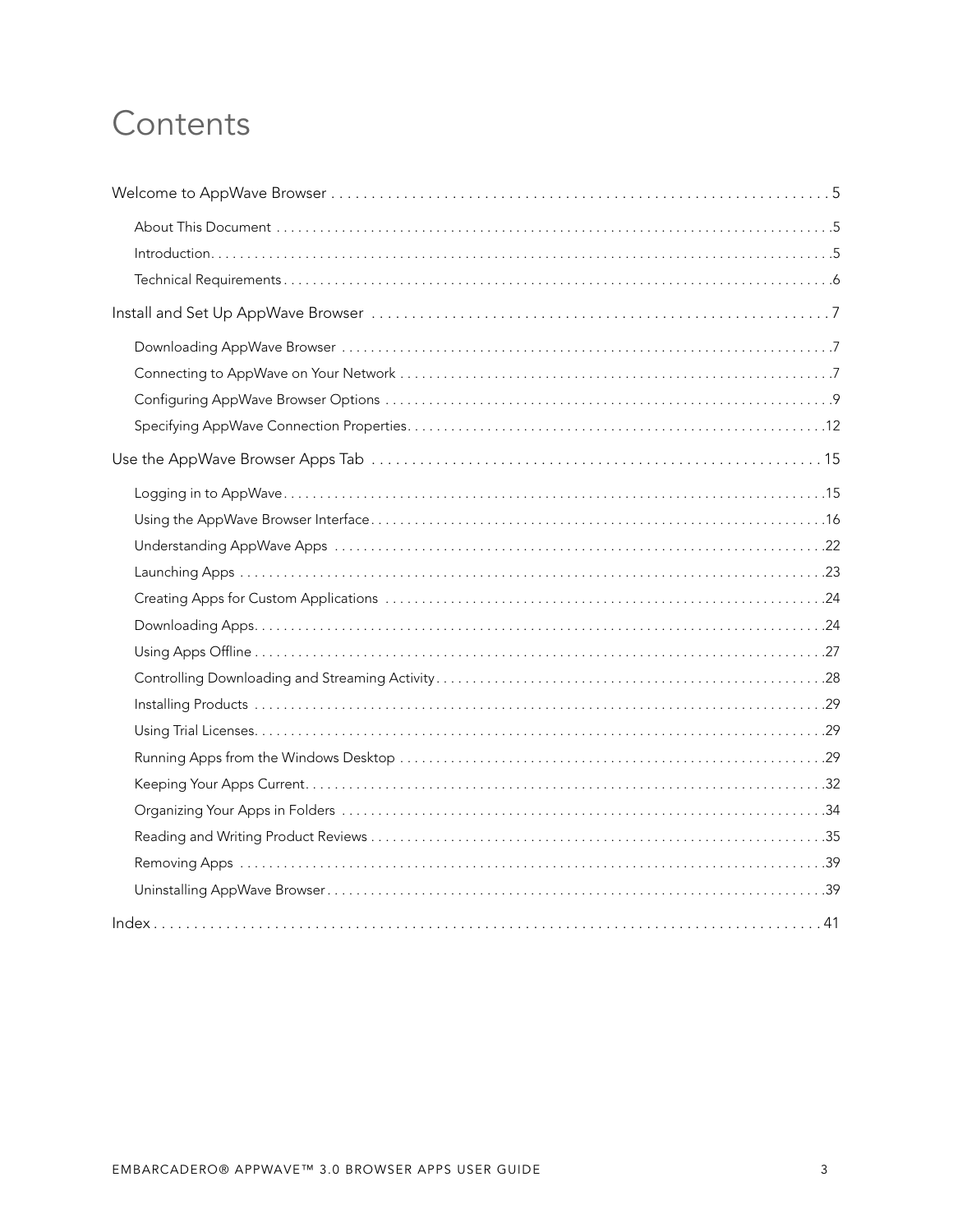CONTENTS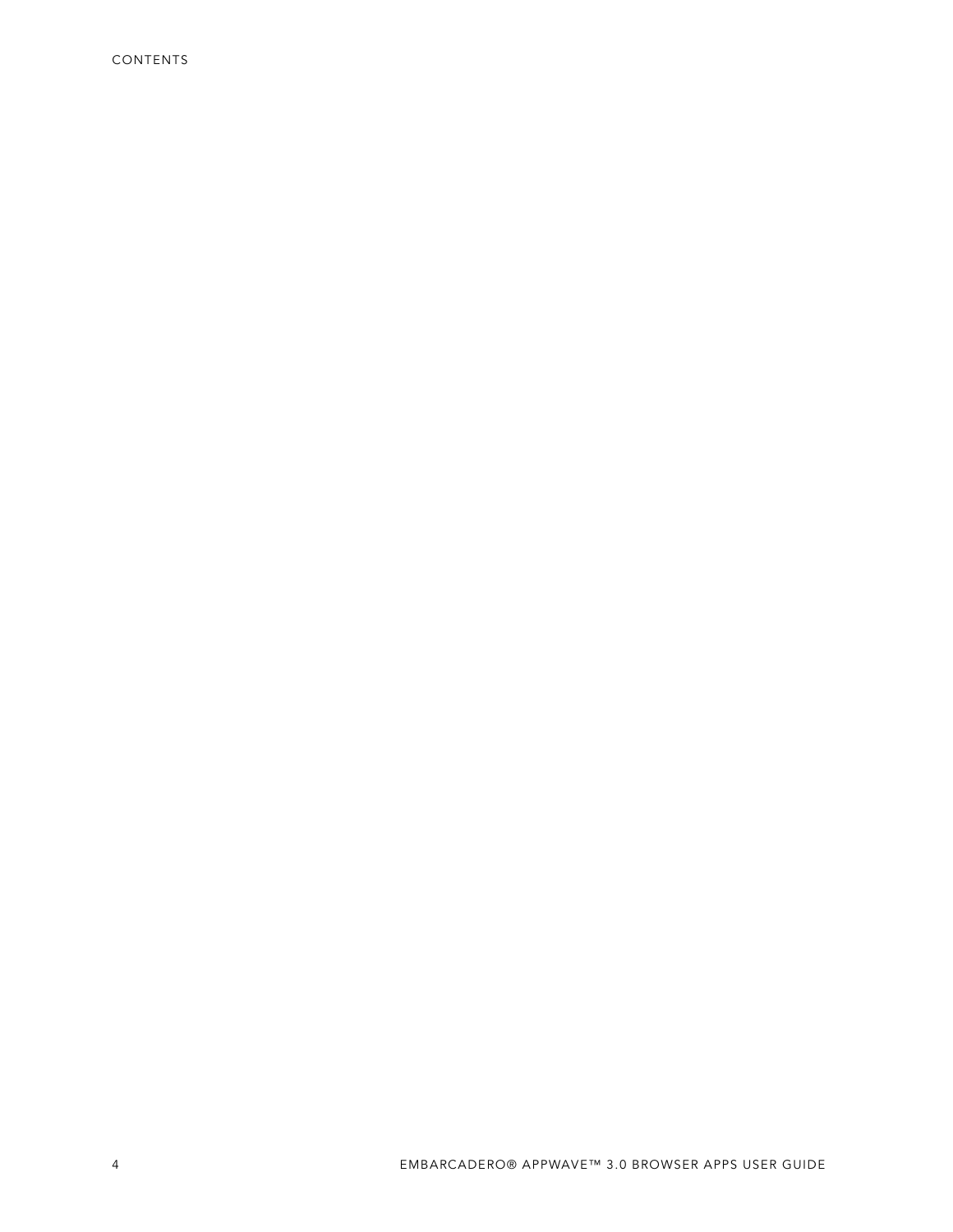## <span id="page-4-0"></span>WELCOME TO APPWAVE BROWSER

This section has the following topics:

- [About This Document on page 5](#page-4-1)
- [Introduction on page 5](#page-4-2)
- [Technical Requirements on page 6](#page-5-0)

## <span id="page-4-1"></span>ABOUT THIS DOCUMENT

This AppWave Apps Browser User Guide is the primary reference for the Apps tab of AppWave Browser. It provides an introduction to AppWave Browser and detailed instructions for common tasks.

For more information, see the main Embarcadero website at [www.embarcadero.com](http://www.embarcadero.com) or the documentation website at [docs.embarcadero.com.](docs.embarcadero.com)

#### <span id="page-4-2"></span>INTRODUCTION

Embarcadero All-Access is a comprehensive tool chest of award-winning, multi-platform Embarcadero products. All-Access lets you access a wide range of applications from a single launch point.

- **Architects** have access to design and modeling applications.
- **Developers** have access to a wide range of applications for developing, testing, and tuning code.
- **DBAs** can use applications to monitor, analyze, optimize, and manage database systems.

With Embarcadero All-Access you get:

- **AppWave**: Lets you centrally provision, manage and update your All-Access software and licenses inside your own firewall. You control what product versions are available to end users from the AppWave Browser. With network licensing, you can use the server to centrally control the list of authorized users, and what licenses they have access to.
- **AppWave Browser**: Provides a primary entry point to the various products used with All-Access, enables you to master your own apps through AppWave Studio and access the applications that you have mastered inhouse, and enables you to access the free apps in the Embarcadero AppWave Store. It allows you to launch, install, update, review and select product versions, all from a single user interface; and can be configured to run standalone, to receive products from Embarcadero, or to run with AppWave on your own network.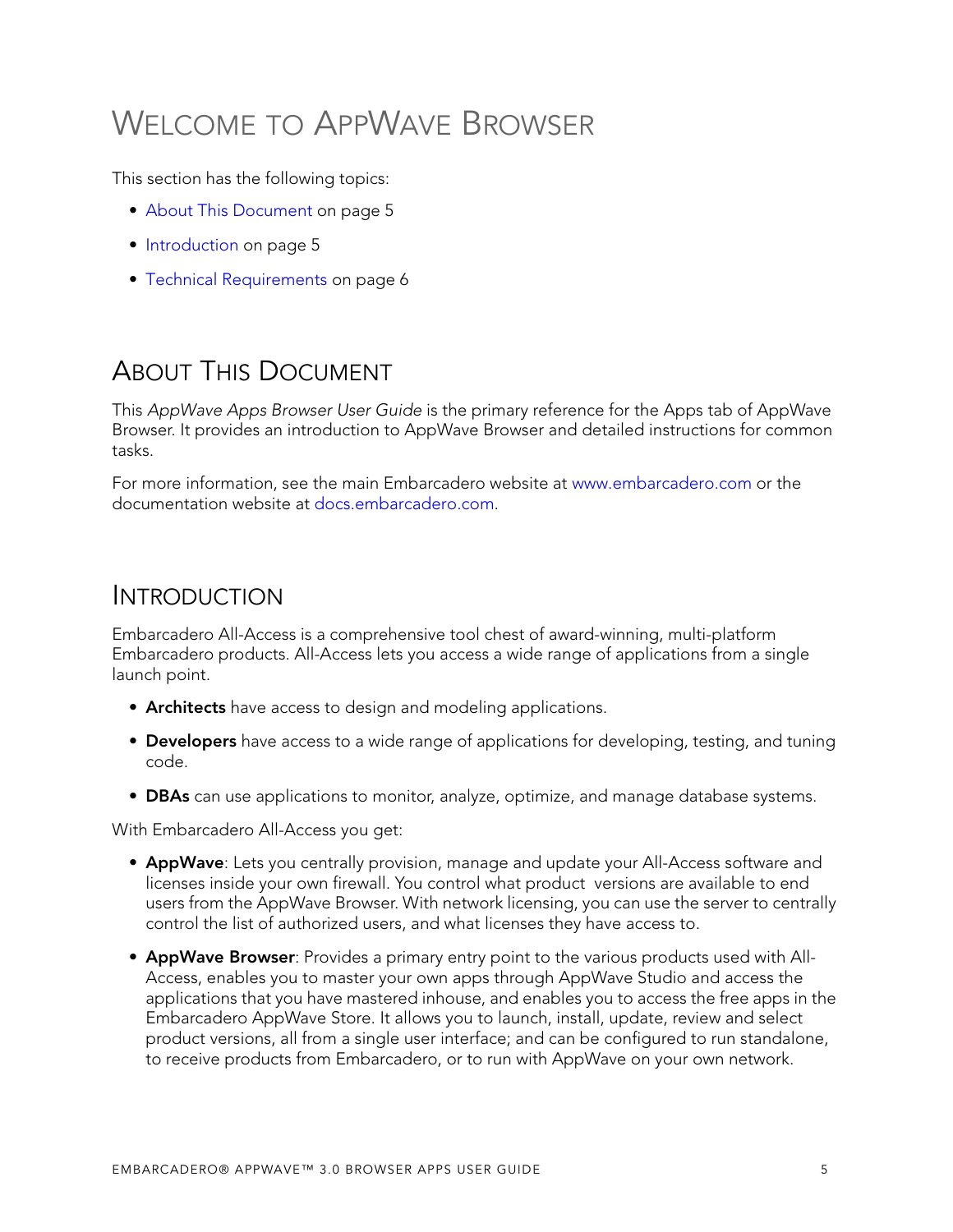- <span id="page-5-1"></span>• **All-Access Membership**: Provides support, updates, upgrades, new products, and access to premium content on the Embarcadero Developer Network (EDN), plus Embarcadero Apps for click-and-run access to your applications without installation.
- **All-Access Pass**: A license key that unlocks all applications for a given All-Access level.

#### <span id="page-5-0"></span>TECHNICAL REQUIREMENTS

• AppWave Browser is a Windows application that is supported on the following 32-bit and 64-bit operating systems:

Windows XP 32-bit, SP3 and higher

Vista SP2, 32-bit

Windows 7, 32 and 64-bit

- AppWave Browser supports 32-bit applications on 32-bit and 64-bit operating systems. AppWave Browser does not support 64-bit applications.
- AppWave Browser is 85 MB in size and requires a minimum of 512 MB of memory to start. More memory will be consumed based on usage.
- Default cache size for AppWave Browser is 512 MB and can be increased manually. Using the Autogrow function, the cache can grow to accommodate the apps run as long as enough disk space is available.
- Turbo mode improves overall AppWave Browser performance, and is the recommended default. Running in Turbo mode requires local administrator rights the first time the AppWave Browser is launched.
- Products available in the AppWave Browser have the same approximate memory and disk size requirements as they do independent of AppWave. For the requirements of individual Embarcadero products, consult the product documentation at [docs.embarcadero.com.](http://docs.embarcadero.com)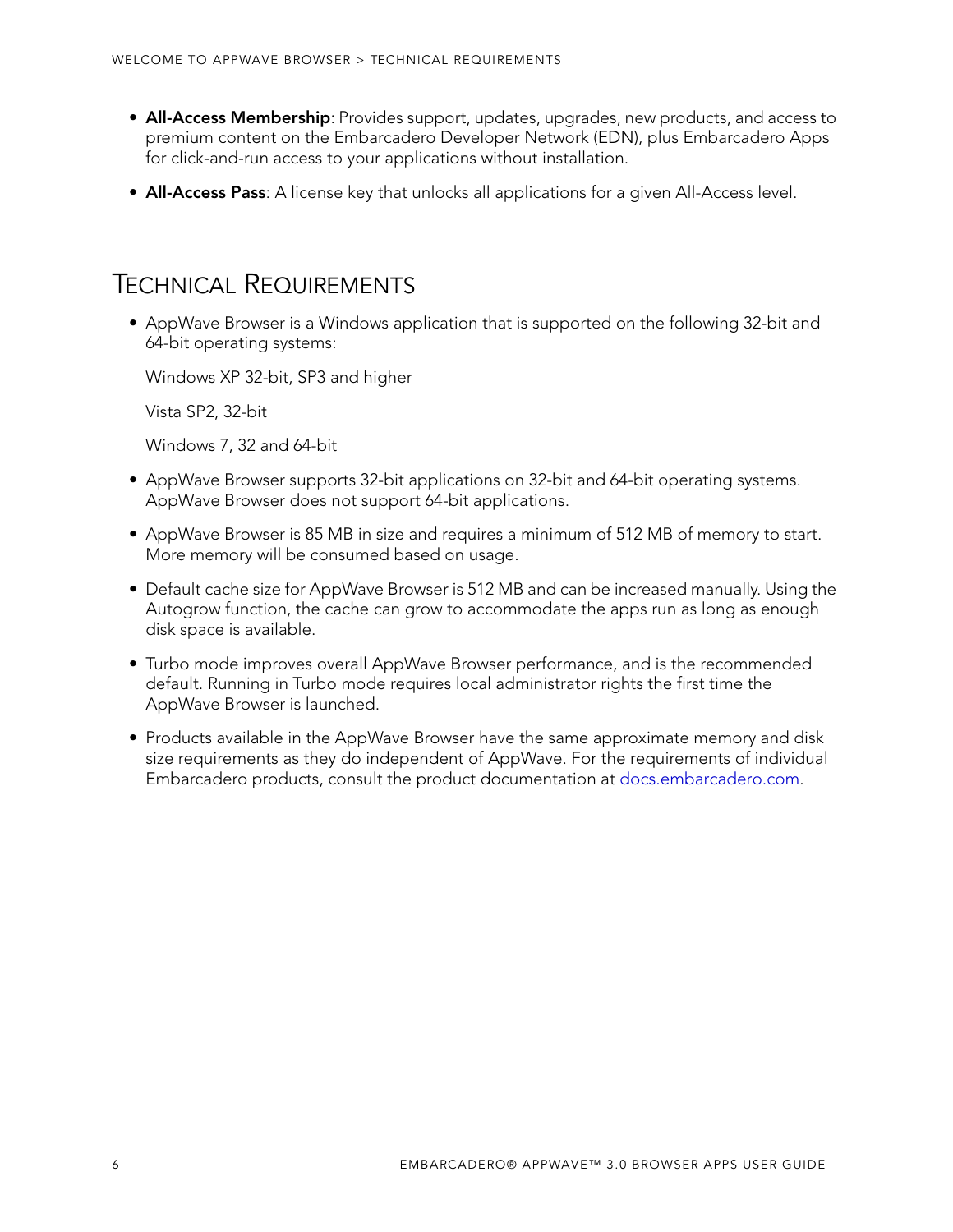## <span id="page-6-0"></span>INSTALL AND SET UP APPWAVE BROWSER

This section is comprised of the following topics:

- [Downloading AppWave Browser on page 7](#page-6-1)
- [Connecting to AppWave on Your Network on page 7](#page-6-2)
- [Configuring AppWave Browser Options on page 9](#page-8-0)
- [Specifying AppWave Connection Properties on page 12](#page-11-0)

### <span id="page-6-1"></span>DOWNLOADING APPWAVE BROWSER

You can access applications from AppWave using AppWave Browser. Follow these instructions, and substitute the correct values for the AppWave host name and port. Your administrator will provide this information to you.

1 From a browser, connect to AppWave at:

http://<serverhostname>:<portnumber>/aaserver

- 2 The AppWave **HOME** page lists the AppWave Browser. Click **DOWNLOAD**.
- 3 Save the AppWave Browser executable to disk; the download location depends on your browser setting.

### <span id="page-6-2"></span>CONNECTING TO APPWAVE ON YOUR NETWORK

<span id="page-6-3"></span>To connect to AppWave on your network, you must first connect to AppWave via a Web browser and download AppWave Browser. AppWave handles the licensing, and you can immediately begin using the applications that are available on AppWave. AppWave Browser is configured to connect to the AppWave from which the Browser was downloaded.

<span id="page-6-4"></span>To launch AppWave Browser, double-click the AppWave Browser executable.

**NOTE:** If the administrator has not already configured your user ID to allow you to access the applications in AppWave, you will either see an information dialog advising you to contact your administrator or a user account will be created automatically.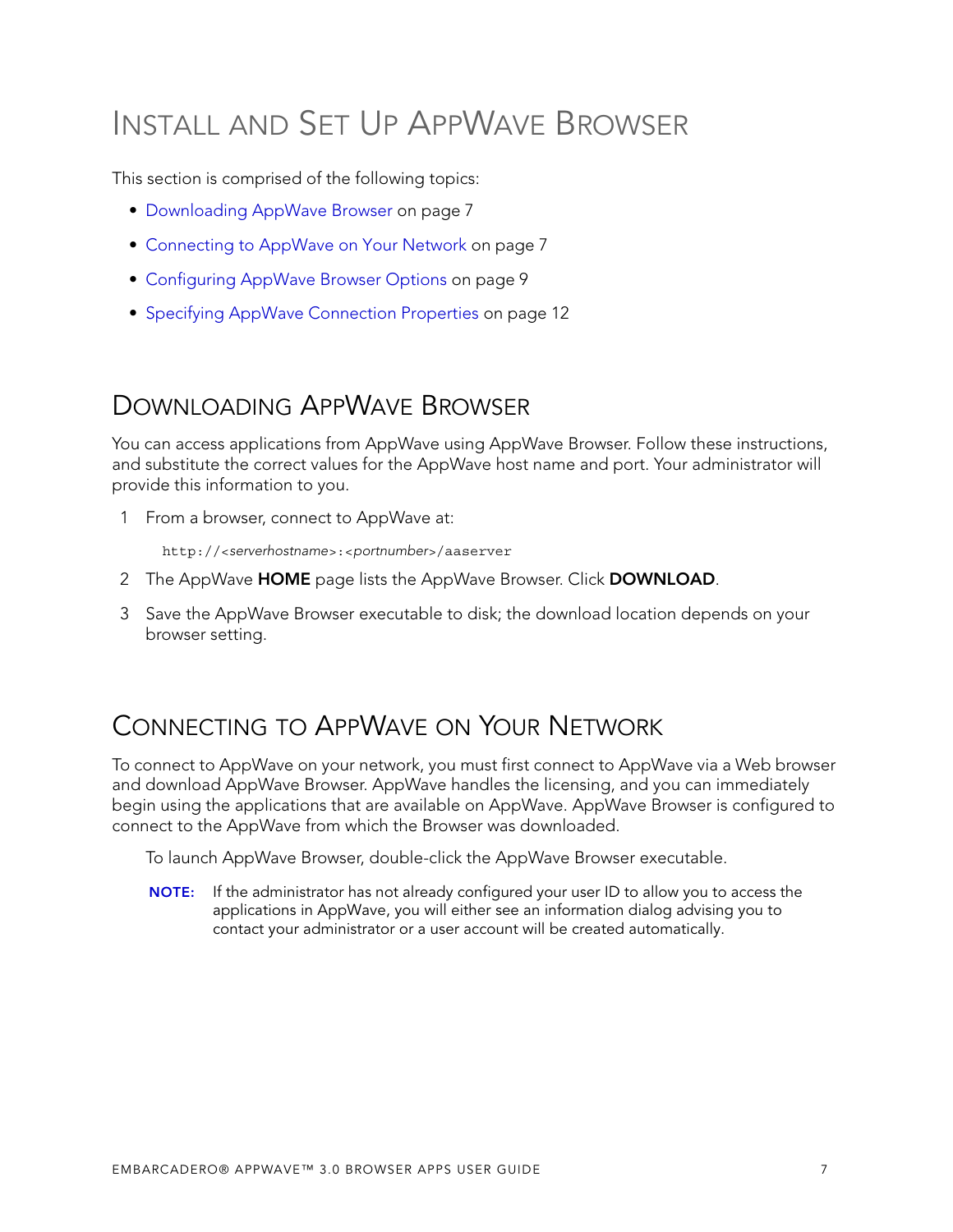AppWave Browser launches. You are automatically connected to your AppWave, the AppWave from which you downloaded the AppWave Browser application. Any applications the administrator has granted you access to are shown in the AppWave Browser product window



If your Windows user account has administrative privileges, AppWave Browser automatically runs in Turbo Mode, where a small piece of software is added to your operating system which enables AppWave Browser to run faster. For more information, see [Configuring](#page-8-0)  [AppWave Browser Options on page 9](#page-8-0).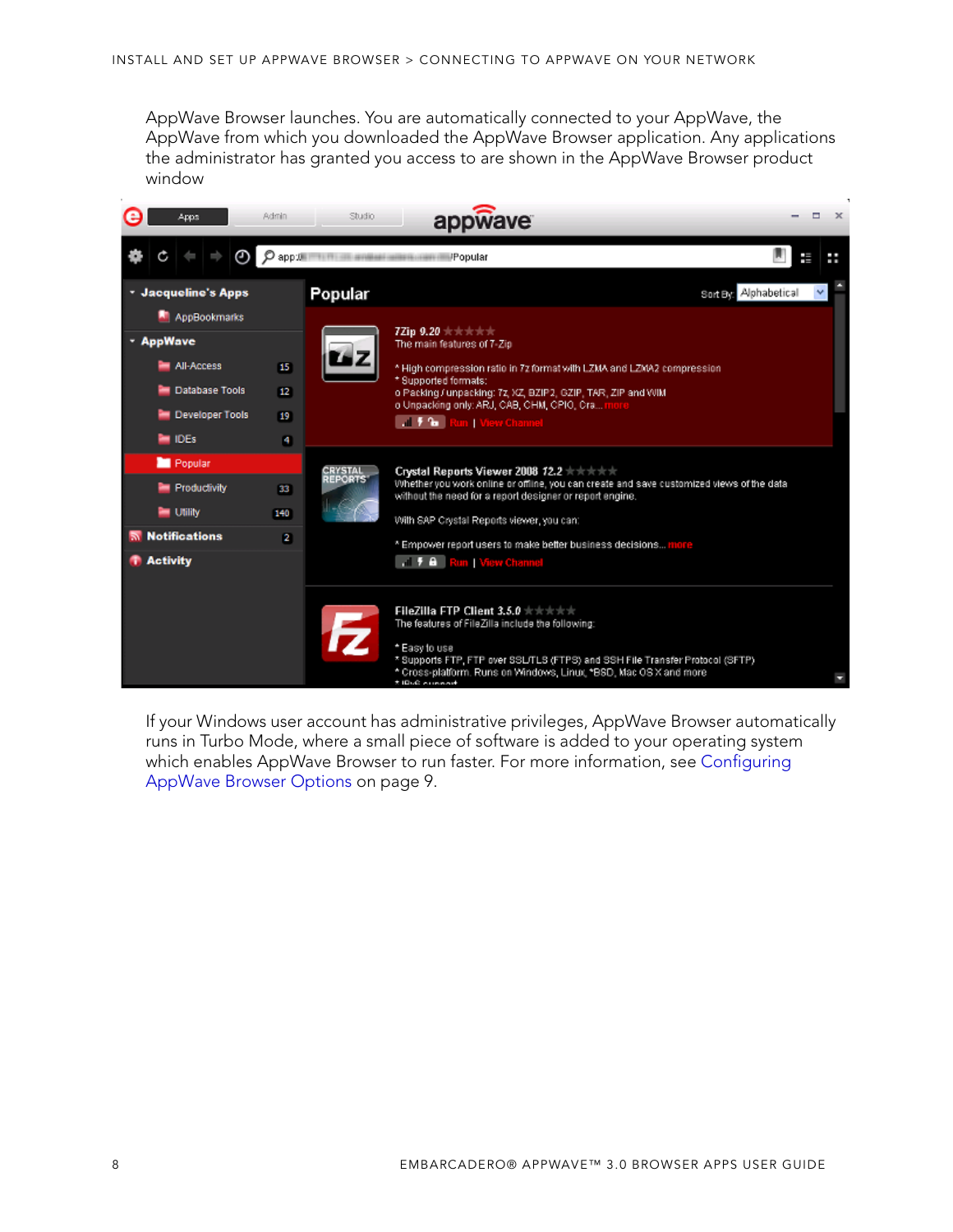### <span id="page-8-2"></span><span id="page-8-1"></span><span id="page-8-0"></span>CONFIGURING APPWAVE BROWSER OPTIONS

AppWave Browser options allow you to configure AppWave Browser behaviors including launching, download folder location, and proxy and AppWave server specifics.

1 Click the **Tools and Options** icon [ $\bullet$ ] and choose **Options...**.

<span id="page-8-6"></span><span id="page-8-3"></span>The **Options** dialog appears.

| Options - AppWave™ Browser                                                      | $\times$ |
|---------------------------------------------------------------------------------|----------|
|                                                                                 |          |
| ∥Launch At Startup                                                              |          |
| Hide When Minimized                                                             |          |
| ■ Do not check for Browser updates                                              |          |
| Cache Eolder:                                                                   |          |
| C:\Documents and Settings\Jacquie\Local Settings\Application Data\Emk<br>Browse |          |
| App Cache Size (in MB):                                                         |          |
| 5570<br>Autogrow <b>II</b><br>Maximum allowed size: 15597.<br><b>Clear</b>      |          |
| It is recommended for the AppWave Browser to use 6Gb for cache size             |          |
| Turbo Option                                                                    |          |
| My AppWave Name:                                                                |          |
| Jacquelinef's Apps                                                              |          |
| <b>Restore Defaults</b><br>Cancel<br><b>Save</b>                                |          |

2 Specify your preferences and then click **Save**.

The following describes the options available.

<span id="page-8-5"></span>**Launch At Startup**: Starts AppWave Browser when you log into Windows. When selected this option also loads a small piece of your downloaded apps to enable file associations with the apps. For example, you could double-click a .docx file and the Microsoft Word app would launch, or you could right-click the .docx file and select Print and the Microsoft Word app would launch and start printing the document. Exiting from AppWave Browser removes the file associations. Removing a downloaded app in AppWave Browser also removes the file associations for that app.

<span id="page-8-4"></span>**Hide When Minimized**: Hides AppWave Browser when you click the minimize button,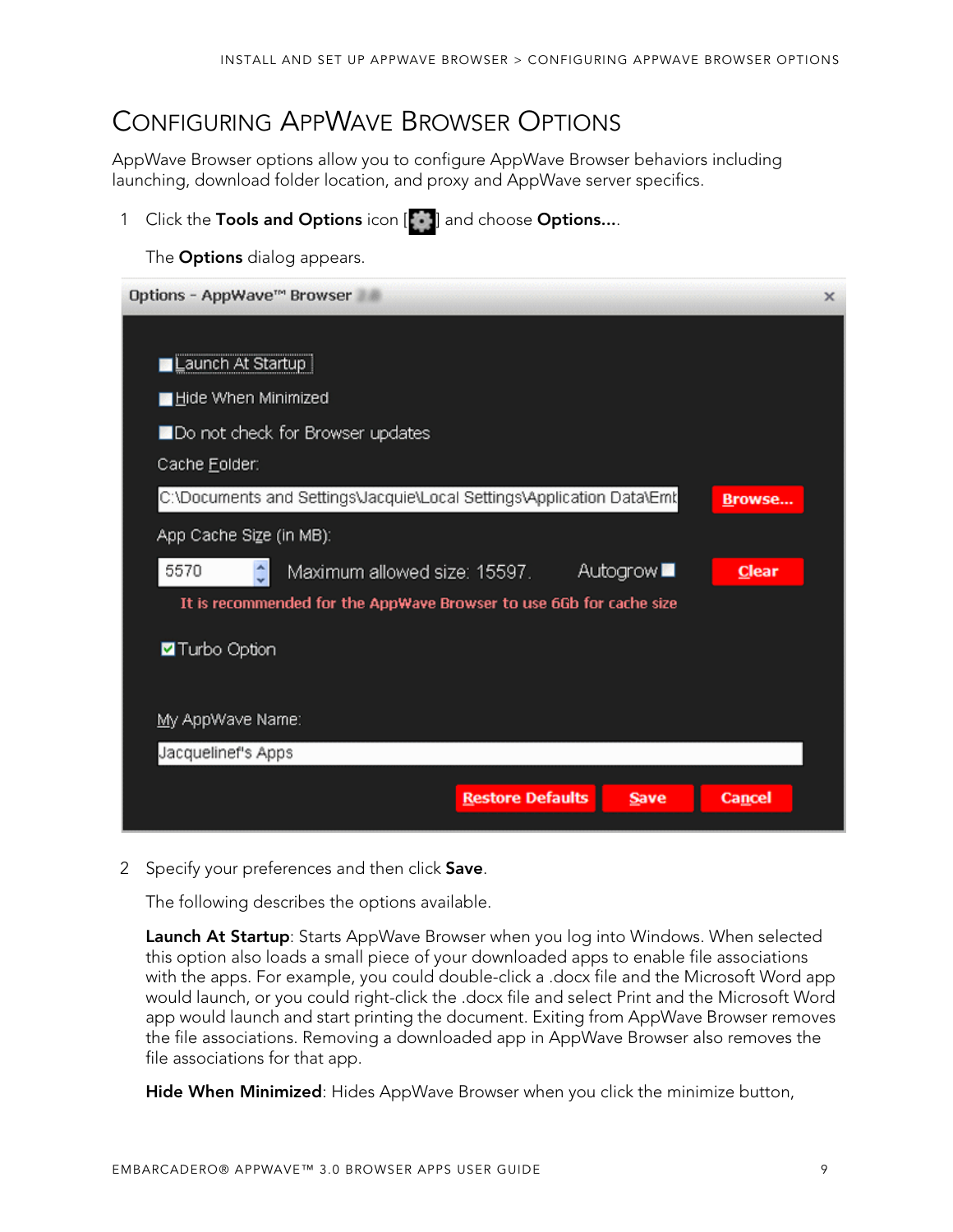otherwise AppWave Browser window is reduced to the size used when it was last minimized. When AppWave Browser is minimized it can be brought to the forefront by clicking the AppWave Browser applet in the system tray.

<span id="page-9-3"></span>**Do not check for Browser updates**: Does not check for updates for the AppWave Browser application when the Browser starts up. If you are running in Turbo mode and update the Browser, you will need to restart your system.

**Do not display OS compatibility warnings**: Controls the behavior if warnings are given when running Apps marked as incompatible during the authoring process. If turned off, no warnings will be given to the user whether the app is supported or not.

<span id="page-9-2"></span><span id="page-9-0"></span>**Cache Folder**: Browse to the folder where you want your downloads to be stored. This is for your Product Repository to which the app is streamed when you run it. This may be located on a local or shared network disk. If you decide to change the location of the cache folder after downloading apps, depending on the size of the apps, it may take approximately one minute for every seven apps downloaded. For information on downloading applications, see [Downloading Apps](#page-23-2).

<span id="page-9-1"></span>**App Cache Size**: Amount of disk space to set aside as cache for use with streamed applications. A larger cache can increase the speed at which an App responds and can increase performance when running multiple Apps simultaneously.

**Autogrow**: Select to enable the amount of disk space for the cache that's available to increase as you launch more apps or as the apps you are running require cache space. If you have Autogrow selected, you won't need to remove apps and clear the cache to increase the size of the cache.

**Clear**: Click to remove app details from the cache such as default settings for the app, for example the default document to open. In order to clear the cache you need to close all apps first. You may want to use this option if you try to run an app and it won't launch because there isn't enough disk space allocated to the cache. Clearing the cache may remove file associations for apps until you launch the relevant app again. If you have Autogrow selected, you won't need to clear the cache.

<span id="page-9-4"></span>**Turbo Option**: We recommend that you enable Turbo mode because it provides improved performance and better support for more applications.Some applications will not run when Turbo is not enabled. Requires Administrative privileges for the computer on which you are running AppWave Browser. If the Turbo Option is enabled, when you run AppWave Browser, a file system driver is installed which allows AppWave to communicate with your hardware and operating system at a much lower level. AppWave Browser and the AppWave applications you run while Turbo is enabled will run faster because of the installation of the file system driver. By default, AppWave Browser runs in this mode if you installed the Browser using a Windows account that has administrative privileges.

**NOTE:** File associations do not work when Turbo mode is disabled. You will not be able to right-click a file in Windows Explorer and choose to open it with an app and doubleclicking an app-associated file will not launch the app.

When Turbo is not enabled, AppWave Browser does not require Administrative privileges. This is a zero-install mode for locked-down desktops where your operating system user permissions do not allow you to install drivers. Performance is only slightly less than that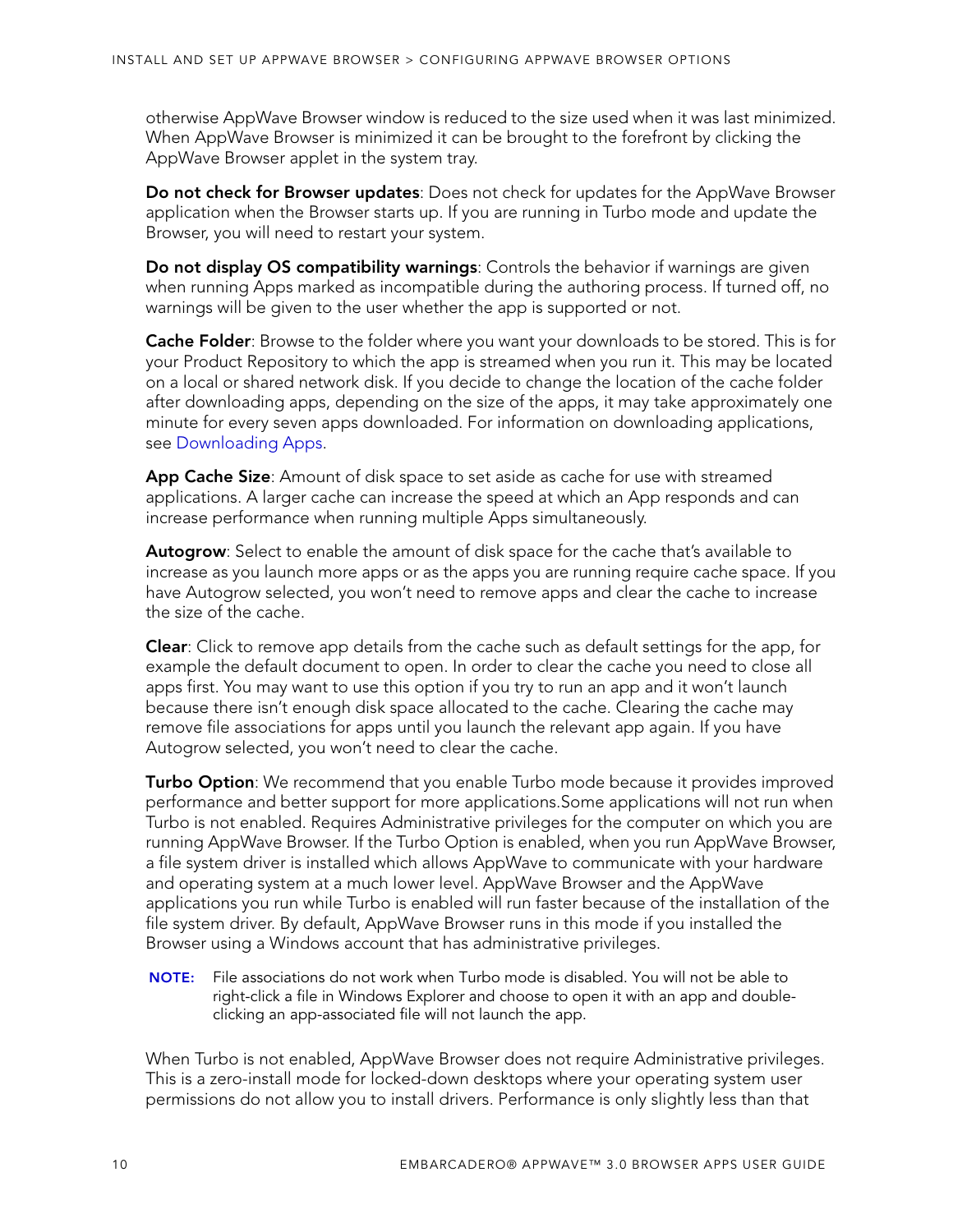provided in Turbo mode.

To change the Turbo mode setting, you need administrative privileges for the computer you are running AppWave Browser on. If necessary, ask your administrator to reinstall AppWave Browser for all users on your machine. This will enable Turbo mode.

If you change the Turbo option setting, your computer will need to be restarted before the change takes effect.

Some applications will not run with Turbo mode disabled. If this is the case, the app will display an error such as "This application will not run on this operating system in Non-Turbo Mode." or "This application will not run on [operating system]. Please try another application."

<span id="page-10-0"></span>**My AppWave Name**: This is the name of your local repository where your bookmarks and folders you create appear. This is also where an Imported Apps folder will appear if you import any Embarcadero products installed outside of AppWave.

<span id="page-10-1"></span>**Restore Defaults**: Click to restore the AppWave Browser options to their original configuration.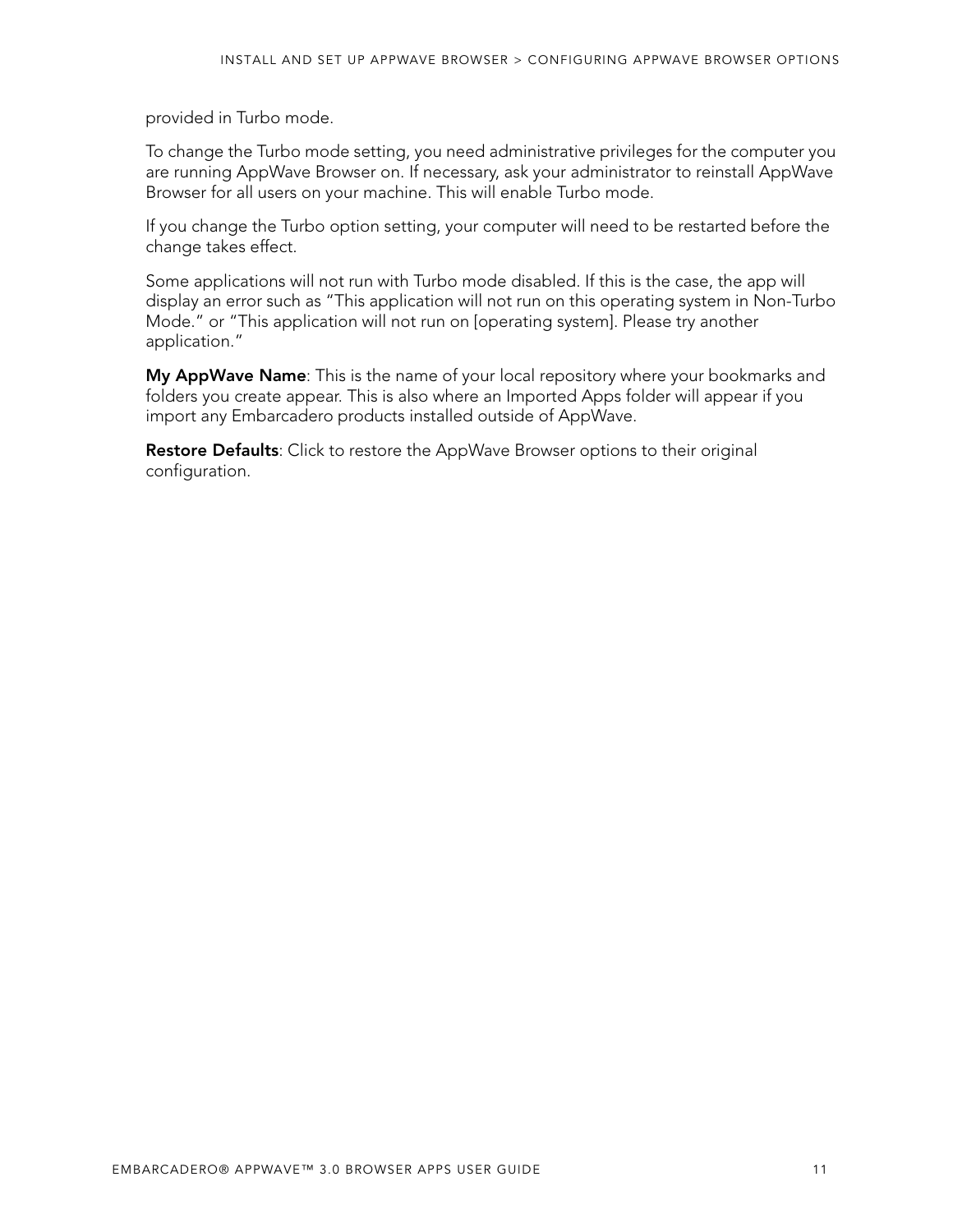### <span id="page-11-4"></span><span id="page-11-1"></span><span id="page-11-0"></span>SPECIFYING APPWAVE CONNECTION PROPERTIES

When you download AppWave Browser from AppWave home page, included in the AppWave Browser is information about how to connect to that AppWave. If AppWave accepts your Windows credentials to log in to AppWave, then when you start AppWave Browser you should automatically connect to your home AppWave. If you need to connect using another login name and password, connect to a different AppWave or connect to AppWave via a proxy server, follow the directions below.

1 Click the **Tools and Options** icon [[ ] and select **Connect...**.

| Connect to AppWave - AppWave™ Browser |       |               |  |  |
|---------------------------------------|-------|---------------|--|--|
|                                       |       |               |  |  |
| AppWave                               |       | Clear History |  |  |
| $/$ uthin 201                         |       | ▼             |  |  |
|                                       |       |               |  |  |
| Username                              |       |               |  |  |
| jacquelinef                           |       |               |  |  |
| Windows Authentication                |       |               |  |  |
| <b>Password</b>                       |       |               |  |  |
|                                       |       |               |  |  |
| Remember me                           |       |               |  |  |
|                                       |       |               |  |  |
| Proxy Settings                        | Login | <b>Cancel</b> |  |  |
|                                       |       |               |  |  |

The **Connect to AppWave** dialog appears.

- 2 Specify your connection properties and then click **Login**.
- 3 If you use a proxy server to connect to the internet, click **Proxy Settings** and configure the proxy server.

The Proxy Settings dialog appears

The following describes the connection properties you can specify:

<span id="page-11-2"></span>**AppWave**: The IP address or host name of the AppWave you want to connect to.

<span id="page-11-3"></span>**Username/Password**: Specify your AppWave account user name and password. This may be different from your Windows user name and password. AppWave Login accounts are created locally by the administrator on AppWave.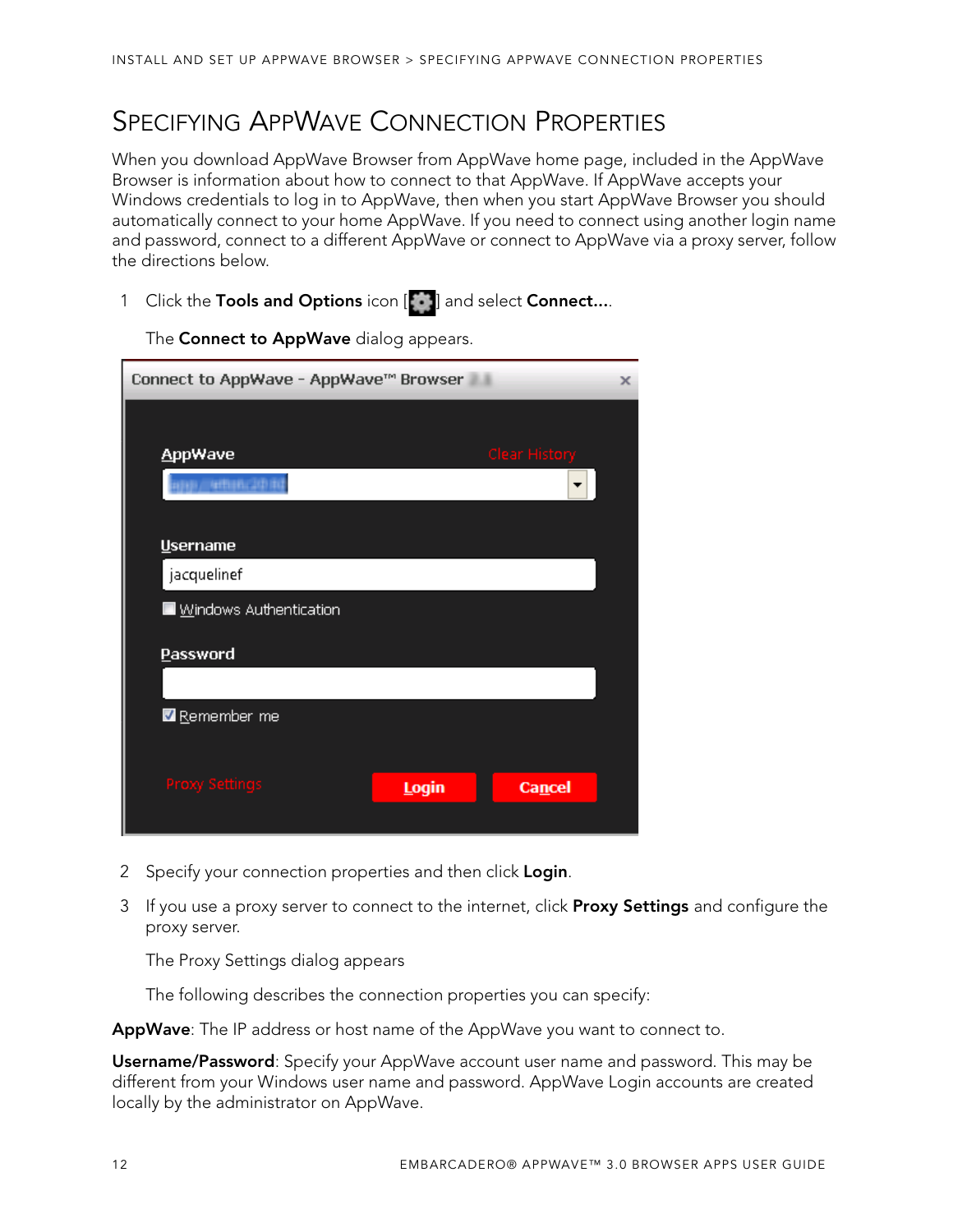<span id="page-12-0"></span>**Windows Authentication**: Using this login allows you to use your Windows user name and password to log in to AppWave. This functionality is used in an LDAP environment where AppWave and the LDAP server are synchronized. When this option is deselected, you can use another user's computer who is running AppWave Browser, and then use your domain ID and password to log in to Windows and then into AppWave.

<span id="page-12-1"></span>**Clear History**: Deletes information about AppWave connections you have made in the past.

<span id="page-12-5"></span>**Proxy Settings...**: Click to describe the proxy server you use to connect to the Internet. AppWave Browser needs to connect to the Internet to access AppWave.

| Proxy Settings - AppWave™ Browser       |                                                          |  |  |  |
|-----------------------------------------|----------------------------------------------------------|--|--|--|
|                                         |                                                          |  |  |  |
| Type:                                   | Do not use Proxy                                         |  |  |  |
| Host:                                   | Do not use Proxy<br>Use Internet Explorer Proxy Settings |  |  |  |
| <b>Port</b>                             | 80                                                       |  |  |  |
|                                         |                                                          |  |  |  |
| <b>Bypass Proxy for Local Addresses</b> |                                                          |  |  |  |
| Bypass Proxy for Servers Starting With: |                                                          |  |  |  |
| Use Authentication                      |                                                          |  |  |  |
| User Na <u>m</u> e:                     |                                                          |  |  |  |
| Password:                               |                                                          |  |  |  |
|                                         | OK<br><b>Cancel</b>                                      |  |  |  |
|                                         |                                                          |  |  |  |

- <span id="page-12-6"></span><span id="page-12-2"></span>• **Type**: Select a proxy configuration type.
	- **Do not use Proxy**: When selected, AppWave Browser uses a direct connection to the Internet to communicate with AppWave.
	- **Use Internet Explorer Proxy Settings**: Use whatever settings Internet Explorer has been set to use. These are the settings specified in Internet Explorer [Tools\Internet Options\Connections\LAN settings] or |the Internet Options applet of the Windows Control Panel [Start\Settings\Control Panel\Internet Options\Connections\LAN settings].
- <span id="page-12-3"></span>• **Host**: Host name of the Proxy server.
- <span id="page-12-4"></span>• **Port**: Communication port of the Proxy server.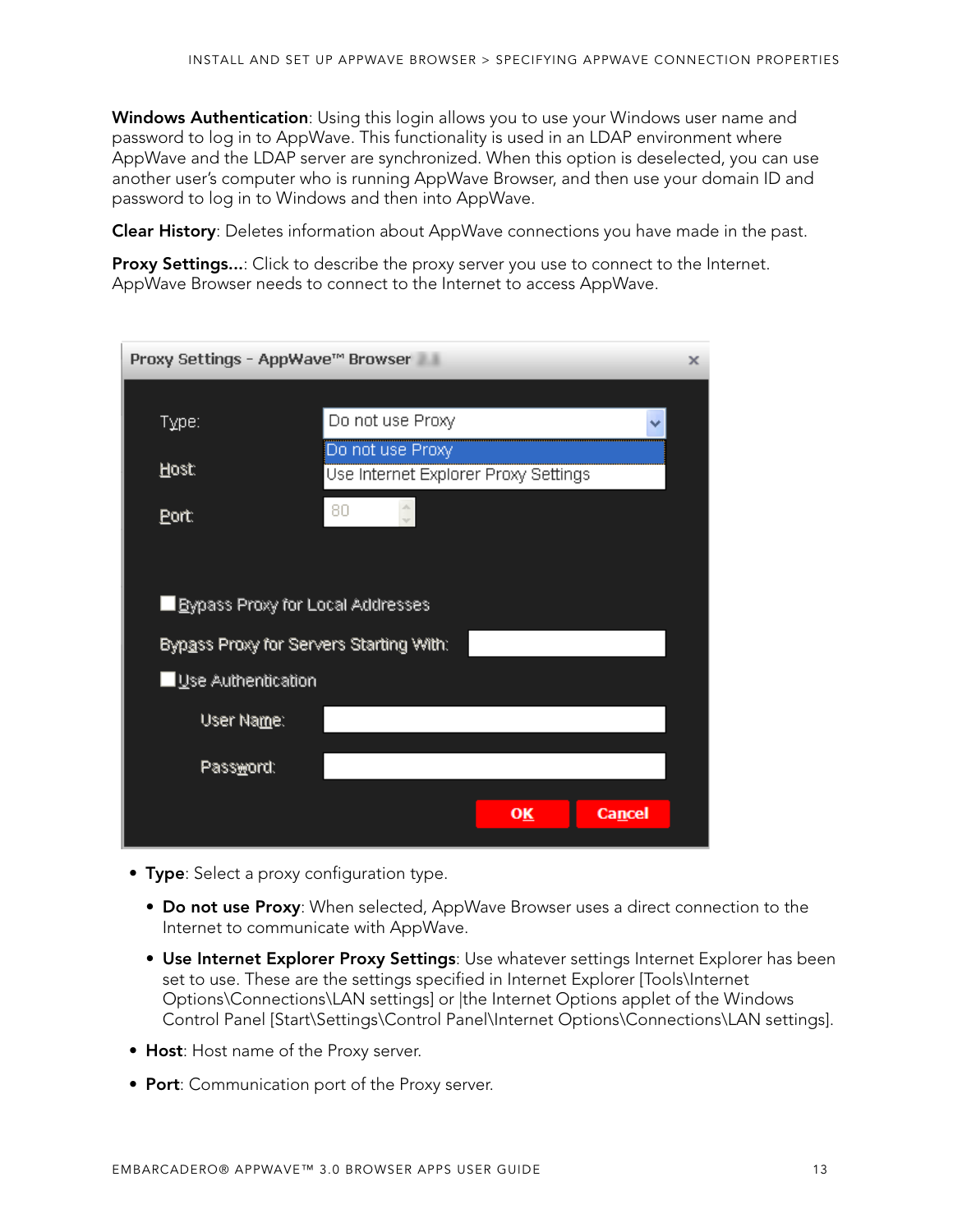- <span id="page-13-3"></span>• **Configuration Script**: This is a standard configuration script to configure a Proxy Server.
- <span id="page-13-2"></span>• **Bypass Proxy for Local Addresses**: If selected, does not use proxy server to connect to AppWave systems on your intranet. If you have a proxy server configured all your internet activity goes through the proxy server. Selecting this option allows you to directly connect to an AppWave on your intranet, bypassing the proxy server.
	- **Bypass Proxy for Servers Starting With**: For AppWave addresses you want to connect to directly, specify the first few characters of the AppWave hostname or IP address, using either the host name or IP address. The format specified here must agree with the format used in the AppWave field to specify the AppWave address.
- <span id="page-13-1"></span><span id="page-13-0"></span>• **Use Authentication**: Select if connecting to your Proxy server requires user authentication.
	- **User Name**: User account name for authentication on the Proxy server.
	- **Password**: Password for the Proxy user account.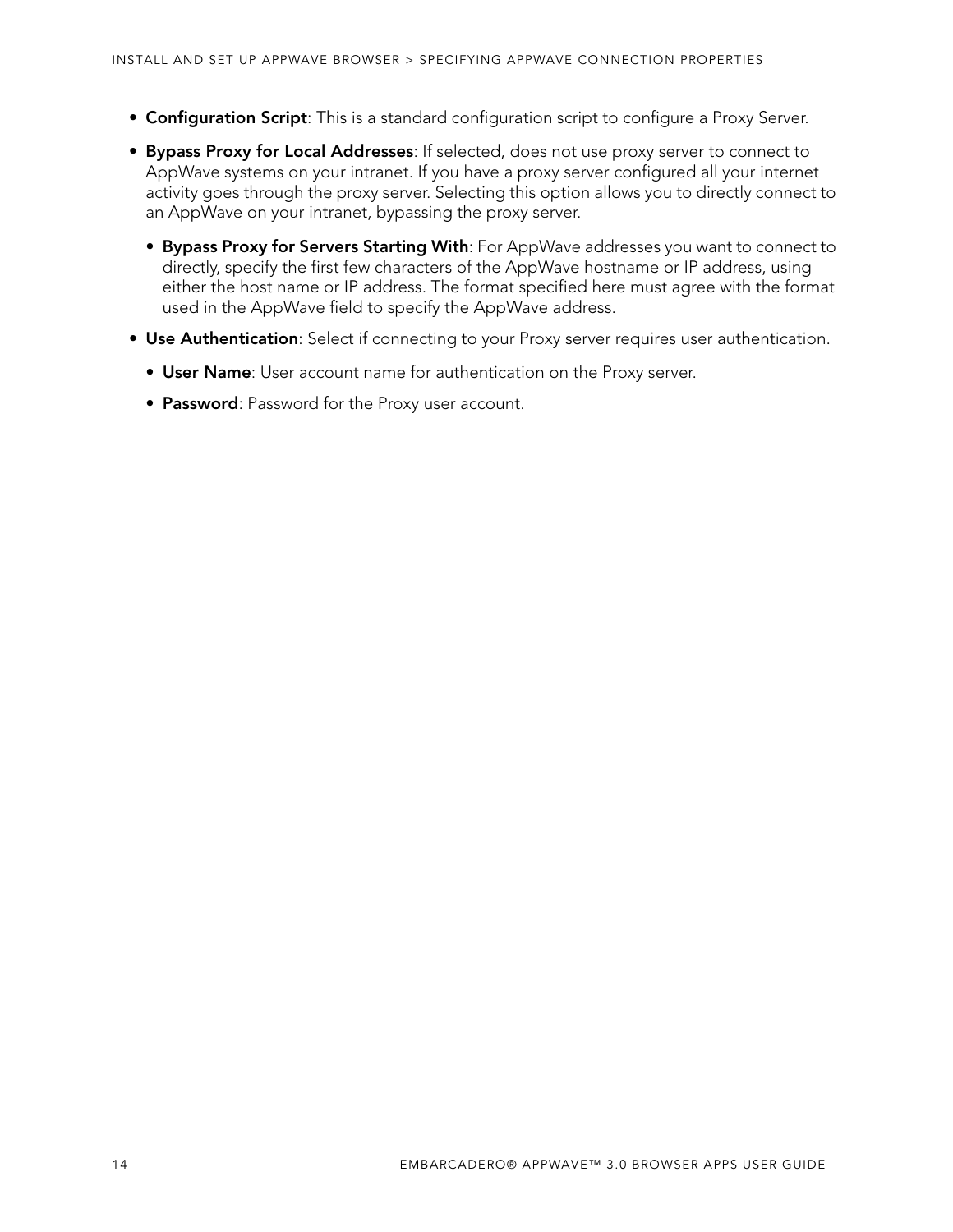## <span id="page-14-0"></span>USE THE APPWAVE BROWSER APPS TAB

This section covers the following topics to help you understand and effectively use the AppWave Browser Apps tab:

- [Logging in to AppWave on page 15](#page-14-1)
- [Using the AppWave Browser Interface on page 16](#page-15-0)
- [Understanding AppWave Apps on page 22](#page-21-0)
- [Launching Apps on page 23](#page-22-0)
- [Creating Apps for Custom Applications on page 24](#page-23-0)
- [Downloading Apps on page 24](#page-23-1)
- [Using Apps Offline on page 27](#page-26-0)
- [Controlling Downloading and Streaming Activity on page 28](#page-27-0)
- [Installing Products on page 29](#page-28-0)
- [Using Trial Licenses on page 29](#page-28-1)
- [Running Apps from the Windows Desktop on page 29](#page-28-2)
- [Keeping Your Apps Current on page 32](#page-31-0)
- [Organizing Your Apps in Folders on page 34](#page-33-0)
- [Reading and Writing Product Reviews on page 35](#page-34-0)
- [Removing Apps on page 39](#page-38-0)
- [Uninstalling AppWave Browser on page 39](#page-38-1)
	- **NOTE:** For information on using the Studio and Admin tabs of the AppWave Browser, see the AppWave Studio User Guide and the AppWave Administrator Guide respectively.

#### <span id="page-14-1"></span>LOGGING IN TO APPWAVE

<span id="page-14-2"></span>When you launch AppWave Browser, AppWave Browser passes your Windows login name and password to your AppWave for authentication. This is the AppWave from which you downloaded the AppWave Browser executable. Depending on how your AppWave is configured, if a user account does not exist for that login name and password, AppWave Browser may prompt you to create a user account. If you choose to, an account will be created for you and you will be assigned to the All Users configuration, which may mean that your access to products and features is limited. Contact the AppWave administrator to create an account for you with the product and feature access that you require.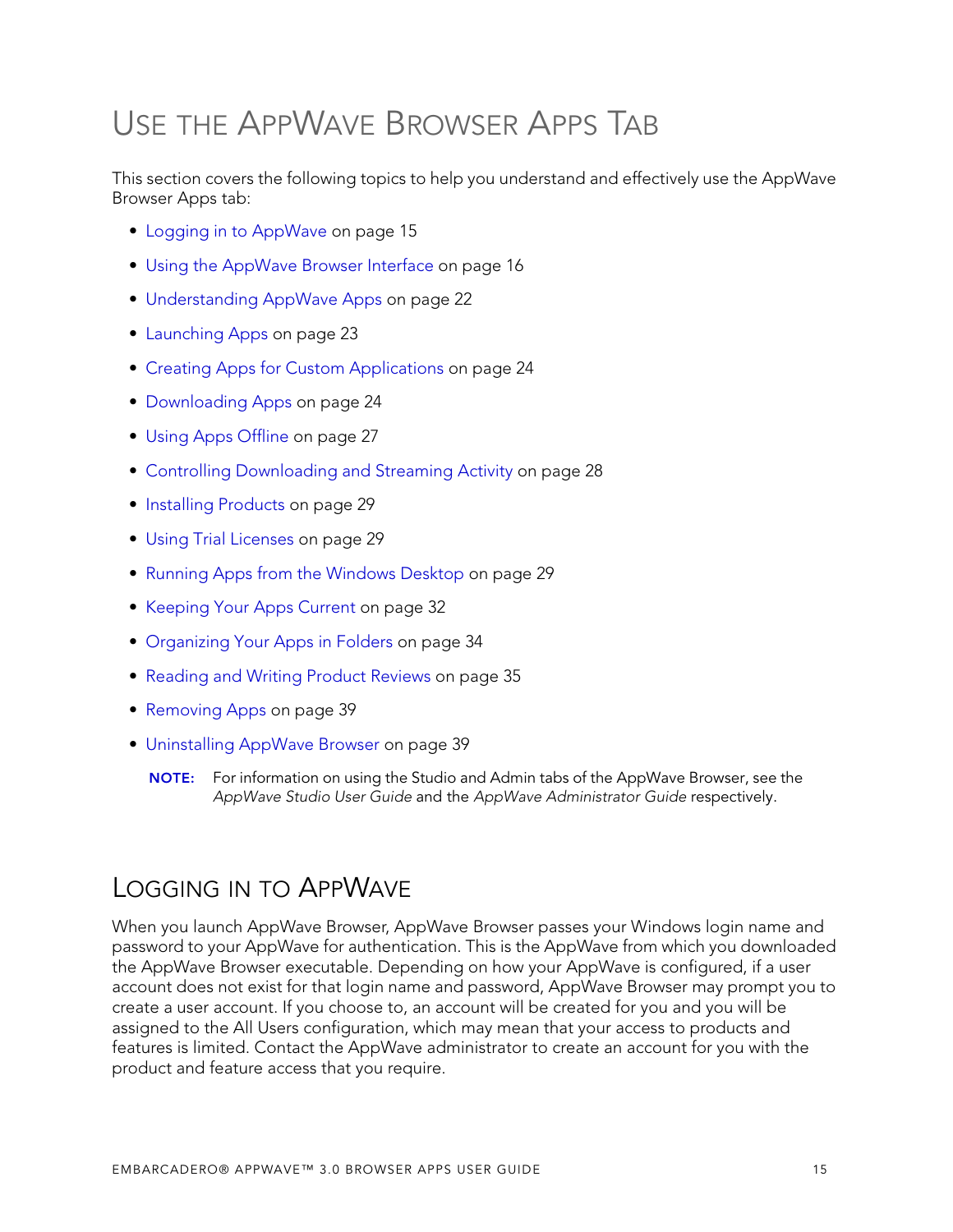### <span id="page-15-0"></span>USING THE APPWAVE BROWSER INTERFACE

<span id="page-15-3"></span><span id="page-15-2"></span><span id="page-15-1"></span>The tabs you see and the functions you have access to are determined by the permissions granted to your account by the AppWave administrator. You will not see the Studio or Admin tabs unless the administrator has given you permission. You will see only the Apps tab.



For information on the AppWave Studio tab, see the AppWave Studio User Guide.

For information on the AppWave Admin tab, see the AppWave Administrator Guide.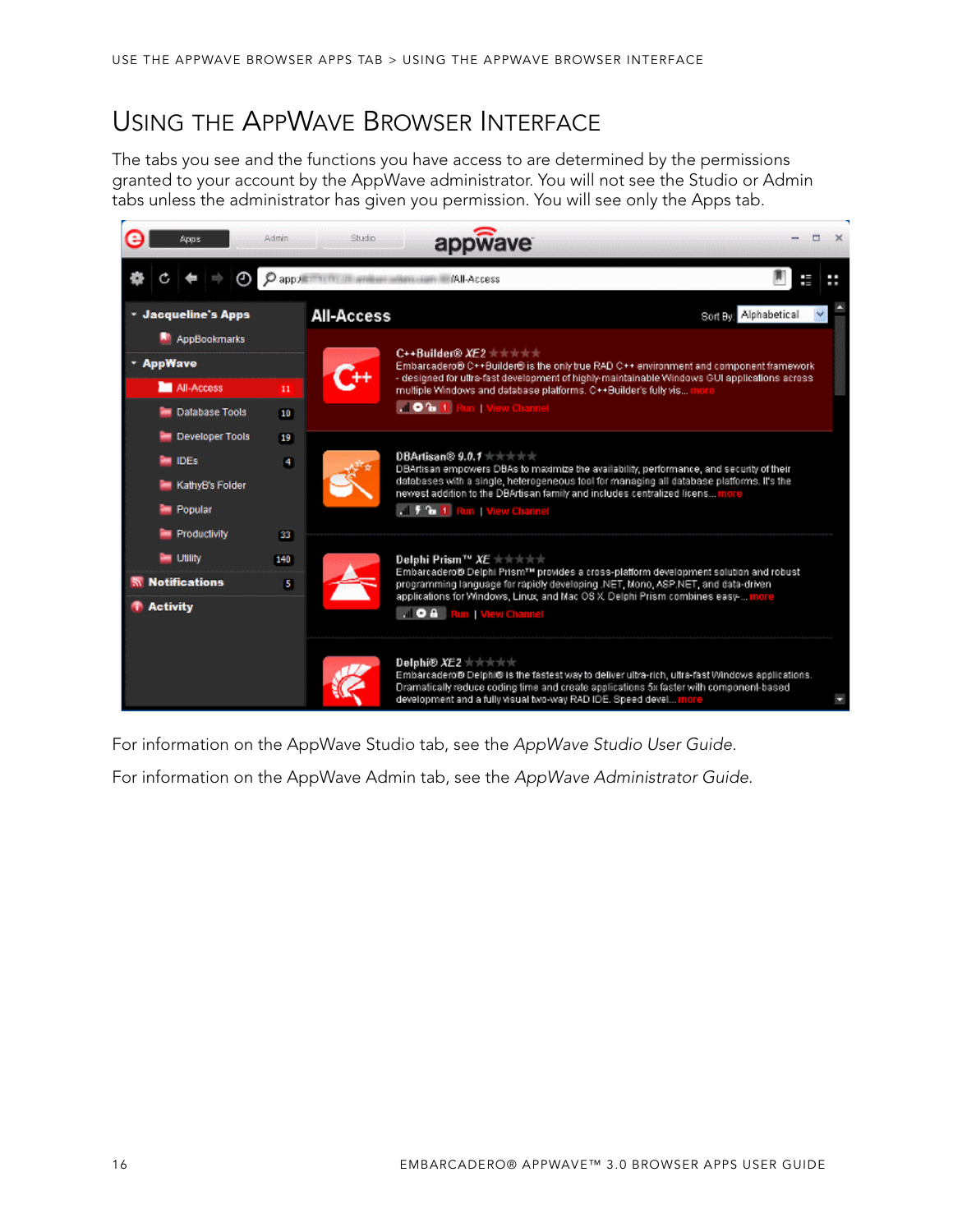The following describes the main interface components of the Apps tab of AppWave Browser and their usage.



<span id="page-16-2"></span><span id="page-16-1"></span>**User's Apps**: Use User's Apps to organize applications you use. You can provide a name for User's Apps in the AppWave Browser Options; select **Tools and Options > Options > My AppWave Name**. The default name is your operating system name. In User's Apps, you can create folders to organize bookmarks to the applications you use and use the AppBookmarks folder which contains bookmarks of applications you have marked as being a favorite application.

<span id="page-16-0"></span>• **AppBookmarks**: Contains shortcuts to apps that you have bookmarked. Helps you easily find your favorite apps.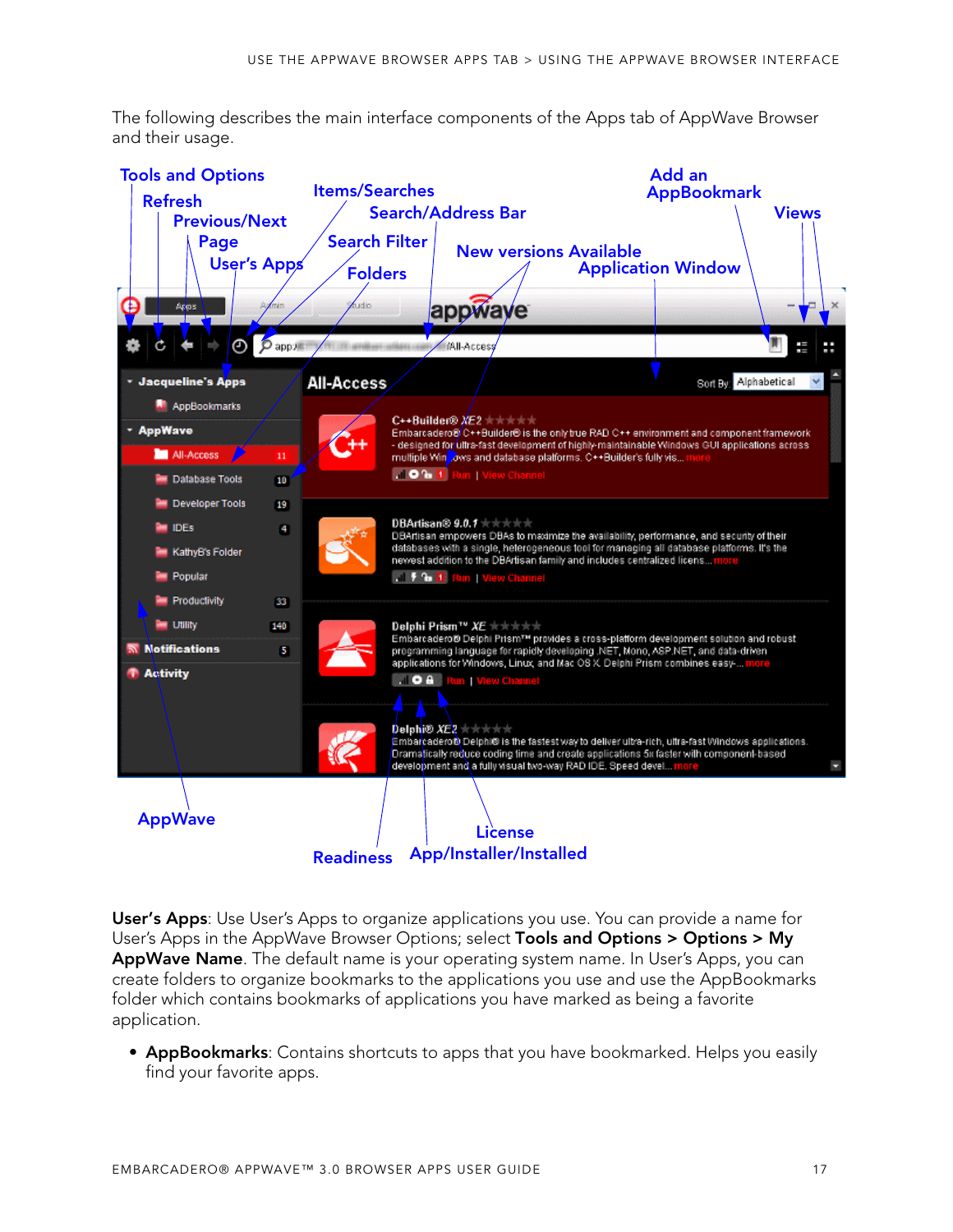<span id="page-17-2"></span>**AppWave**: Displays all the applications available to you on AppWave. These can include Embarcadero applications, third-party applications Embarcadero supports, and also Apps mastered by your company through AppWave Studio and broadcasted from AppWave. When new applications become available you will receive a notification in your system tray. You can then check the Notifications to see what's new on AppWave.

<span id="page-17-1"></span>**All-Access**: Shows all the applications licensed to your company through the Embarcadero AppWave Store.

<span id="page-17-5"></span><span id="page-17-3"></span>**AppWave Folders**: These are folders your administrator created, named, and assigned to specific users or to all users. They contain applications to which your administrator is granting you access. These applications are automatically broadcasted to your AppWave Browser.

<span id="page-17-7"></span><span id="page-17-6"></span>**Notifications**: These messages come from AppWave. The AppWave administrator configures what types of messages are sent out as notifications. Notification messages can include new product or version availability, downloads complete, and download errors. You can also subscribe to an RSS news feed of notifications from the AppWave Home page of the AppWave console application.

**Items/Searches**: Click to select from a list of items previously selected or searches previously run, or to clear previous items or searches.

<span id="page-17-9"></span><span id="page-17-8"></span>**Search Filter**: Click to choose an application attribute by which to limit the search. The search will look for matches for the specified search string only in the text of that application attribute.

<span id="page-17-4"></span><span id="page-17-0"></span>**Activity**: Click to view the status of any downloads you initiated and Apps that are currently running.

**Application Window**: Shows a list of applications. The list that appears depends on what is selected in User's Apps, AppWave, or entered in the Search Bar.

**Tools and Options**: Click the gear icon to download, configure, import and launch applications; create folders, and master AppWave Apps; and connect to and configure the AppWave you connect to. The options available depend on what is selected in My Apps, what is selected in the AppWave menus, and user permissions.

**Refresh**: Click to see everything that is new since the last auto refresh or reconnect; this includes updates to the following:

- **App ratings and reviews**: such as when a new review was added, rejected or removed.
- **License permissions**: such as when the admin has assigned a new license to the user or denied a license for the user
- **Applications**, such as when a new application was added or removed.
- **Folders**: such as when the user has been assigned a new folder or an already assigned folder was removed.
- **User permissions**. such as when the admin grants authoring permission to the user enabling the user to use AppWave Studio.
- **New Versions Available**, such as when a new version of an application was added.

AppWave Browser is automatically refreshed every five minutes.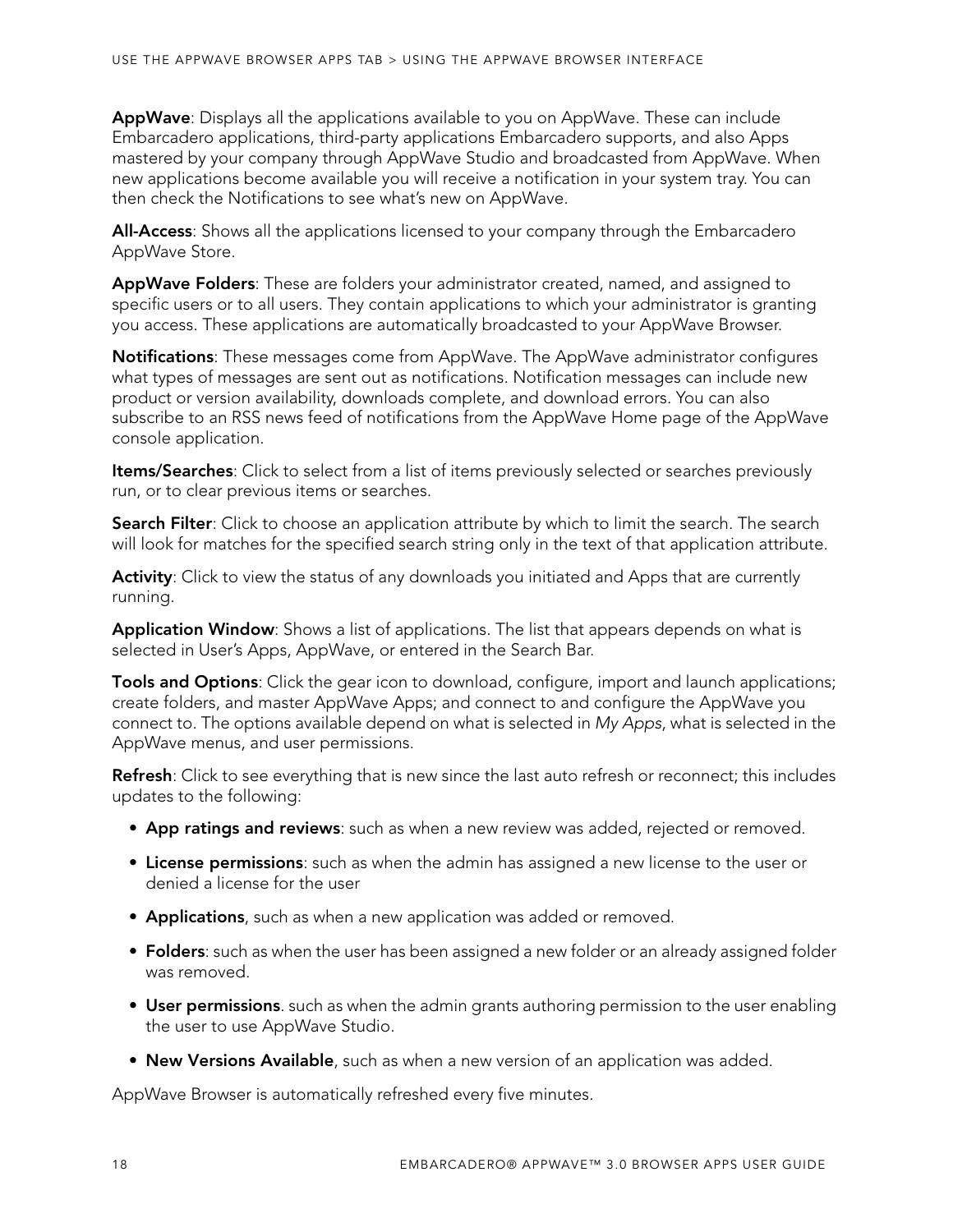<span id="page-18-2"></span>**Previous/Next Page**: If you change the contents of the Application Window, by searching and filtering, you can switch back to a previous view and then return to the previously most recent view by clicking these buttons.

<span id="page-18-0"></span>**Add an AppBookmark**: Select an App in the Application Window and then click this button to add a shortcut to the selected App to the AppBookmarks folder in My Apps. You can later delete the bookmark by right-clicking it and selecting **Delete Item**.

<span id="page-18-6"></span>**Details View/Tile View**: Switch between a list of application names and related information or detailed panels that include a description of the application and review ratings.

<span id="page-18-5"></span>**Icons in Application Window**: In addition to displaying the product logo in the application window, the icons at the bottom right of the logo convey the following information.



<span id="page-18-3"></span><span id="page-18-1"></span>**AppWave App**: Apps that can be broadcasted to your desktop or in the case of installer-based Apps, designates that the App has been installed.



 $\bullet$ 

**Template**: App mastering templates allow you to master that application in AppWave Studio, if you have the required permissions. For more information, see the AppWave Studio User Guide.

**Installer/Internet Ready**: App installers that you can download and run. This also designates Apps that are Internet ready and must be cached on AppWave before you can run them.

**Readiness**: Indicates whether the App is local to your hard disk, available on AppWave or available on the AppWave Store.

- One bar indicates that the App is available on the Embarcadero AppWave Store but not yet cached on your AppWave; readiness is Internet. Depending on how your Administrator has configured AppWave, you may or may not be able to initiate caching. Contact your administrator if you cannot initiate caching.
- Two bars indicates that the App is cached on your AppWave; readiness is AppWave.
- Four bars indicates that the App has been broadcasted to your system or in the case of installer-based Apps, that the App has been installed.



**License**: Indicates whether or not the application has been licensed. The unlocked padlock means that all licensing details have been configured and you can run this application. The locked padlocks means that there are some licenses that your AppWave administrator needs to add or configure before you can run this application.



<span id="page-18-4"></span>Displays the number of new versions of this product available.Hover your mouse over the number to see a brief description of the newly available product.

**Folders**: Folders can be created by either the AppWave Browser user, in which case the folder appears in My Apps, or the AppWave Administrator, in which case the folder appears in the AppWave menu. The number to the right of the folder name indicates the number of new versions available.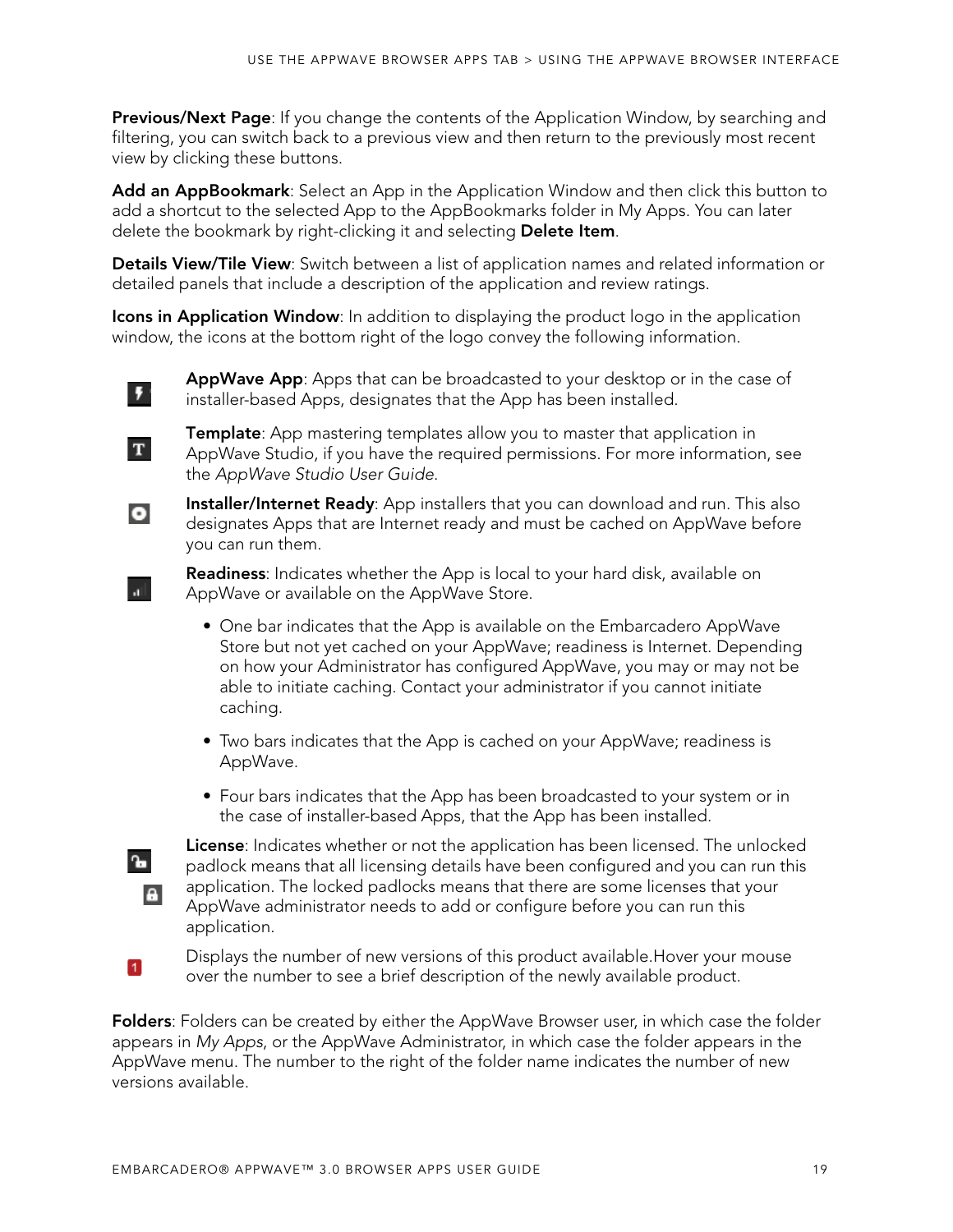<span id="page-19-0"></span>**Run**: Click to run the application.

**View Channel**: Click to view application details and versions, and read, write, and rate application reviews.

<span id="page-19-1"></span>**Search/Address Bar**: Enter the first few letters to limit the applications shown in the Application Window to only those matching those letters. Enter the full name of the application to display that application directly. You can also enter a search word, such as productivity to find all the applications whose titles or details contain that word. Reviews are not searched. Click a product or folder and the address of that item appears. When you've found the application you're looking for, you can copy the address and share it with a colleague who, if connected to the same AppWave, can use the address to directly display the search matches in the application window. In the search/address bar you can also enter the URI of an AppWave you want to connect to.

The following are supported in the search bar:

- <span id="page-19-2"></span>• Search for one or more words (string).
- Use double quotes ( " ") around strings to find only matches containing the strings in the given order.
- Use the asterisk symbol (\*) to fill in the blanks. For example, "database \* tool" returns "database management tool" and "database optimization tool".
- Use the OR operator to find matches containing any string specified in the query. For example, database OR tools returns all matches with either "database" or with "tools".
- Use the & operator to find matches containing more than one string. For example, database & tools returns only matches containing both "database" and "tools".

You can further limit the matches found by your search criteria by being more specific and manually entering the search url parameters in the address bar. The general format of the Search URL is

app://[location]/[URI]/[command[?params]]

where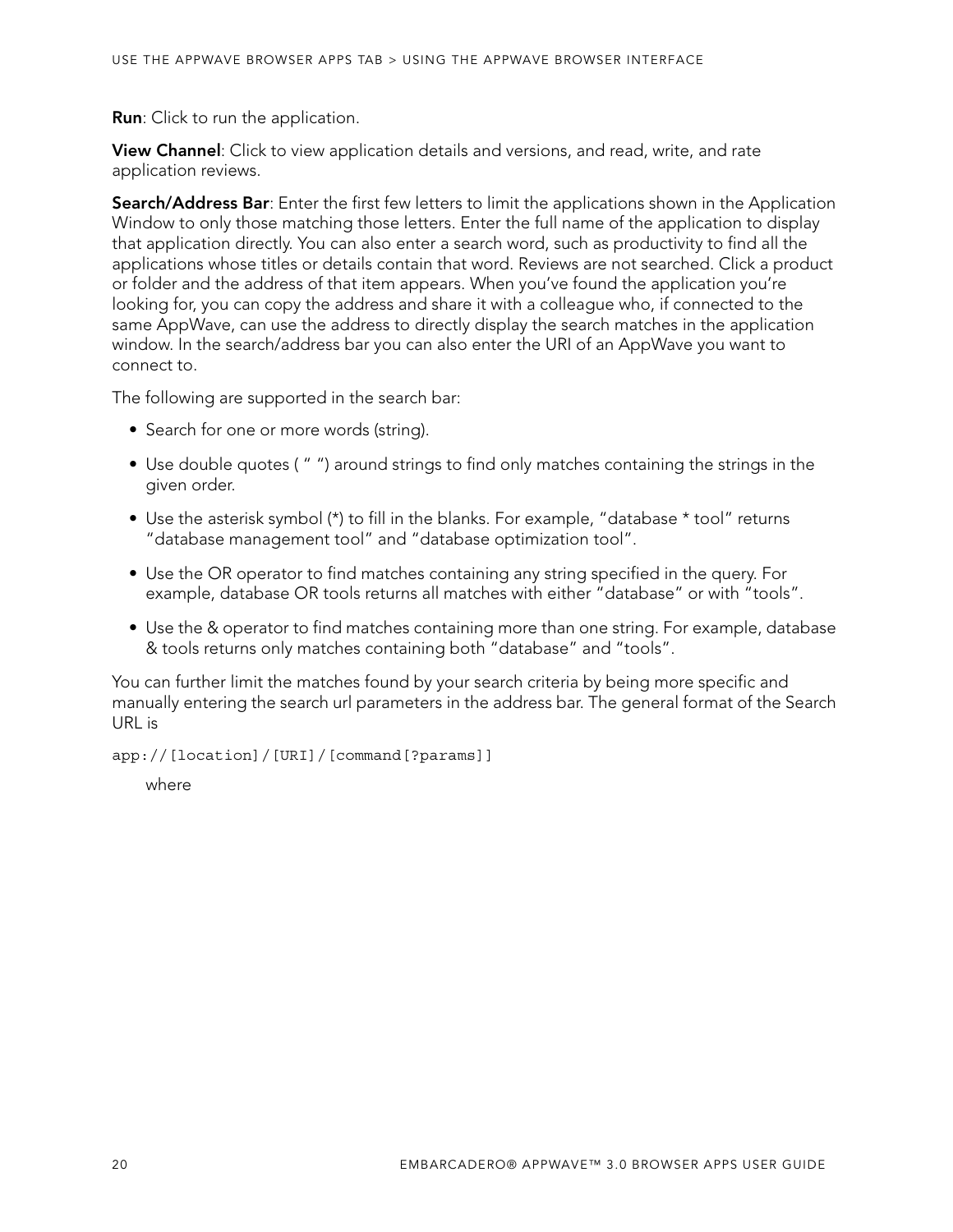location is a required parameter and has the format of

appwave address[/folder like structure]

Location can also be specified so all available locations are searched, such as

app://search?all=database and management

where all locations are searched for the keywords database and management

Location URL examples:

- app://10.40.125:80/All-Access, the search is performed on AppWave at the specified address in the All-Access folder.
- app://localhost:80/AppBookmarks, the search is performed on the local AppWave in the AppBookmarks folder.
- app://local/AppBookmarks, the search is performed on the local machine in the favorites directory. The search can focus on any directory you created on your User's folder, that is app://local/AppBookmarks.

URI is a list of application attributes in a path-like structure in the following order:

```
 <application name>/ [<language>/[<version>/>/[<edition>/[<launch type> 
[<license>/[<license type]]]]]]
```
The order of the URI attributes is very strict and a space must be specified if you want to omit an attribute.

URI examples

• app://local/AppBookmarks/3rdRail, the search is performed on the local machine in the AppBookmarks folder, for any applications matching 3rdRail.

command is a command that allows you to perform an action on the application matches, such as search, details, launch, and import. When command is not present, AppWave Browser tries to navigate to that URL and display the content of the item designed by URL or all the matching applications if contains application attributes (URI).

• search finds an application and displays it in the application window.

Examples:

app://search?all="database management", searches and displays all applications whose description contains "database management".

app://localhost:80/All-Access/

search?language=english&version=2.0&all=App&license=platinum, the search is performed on the local AppWave in the All-Access folder, for any applications matching English language, version 2.0, broadcasted Launch Type, All-Access Platinum License.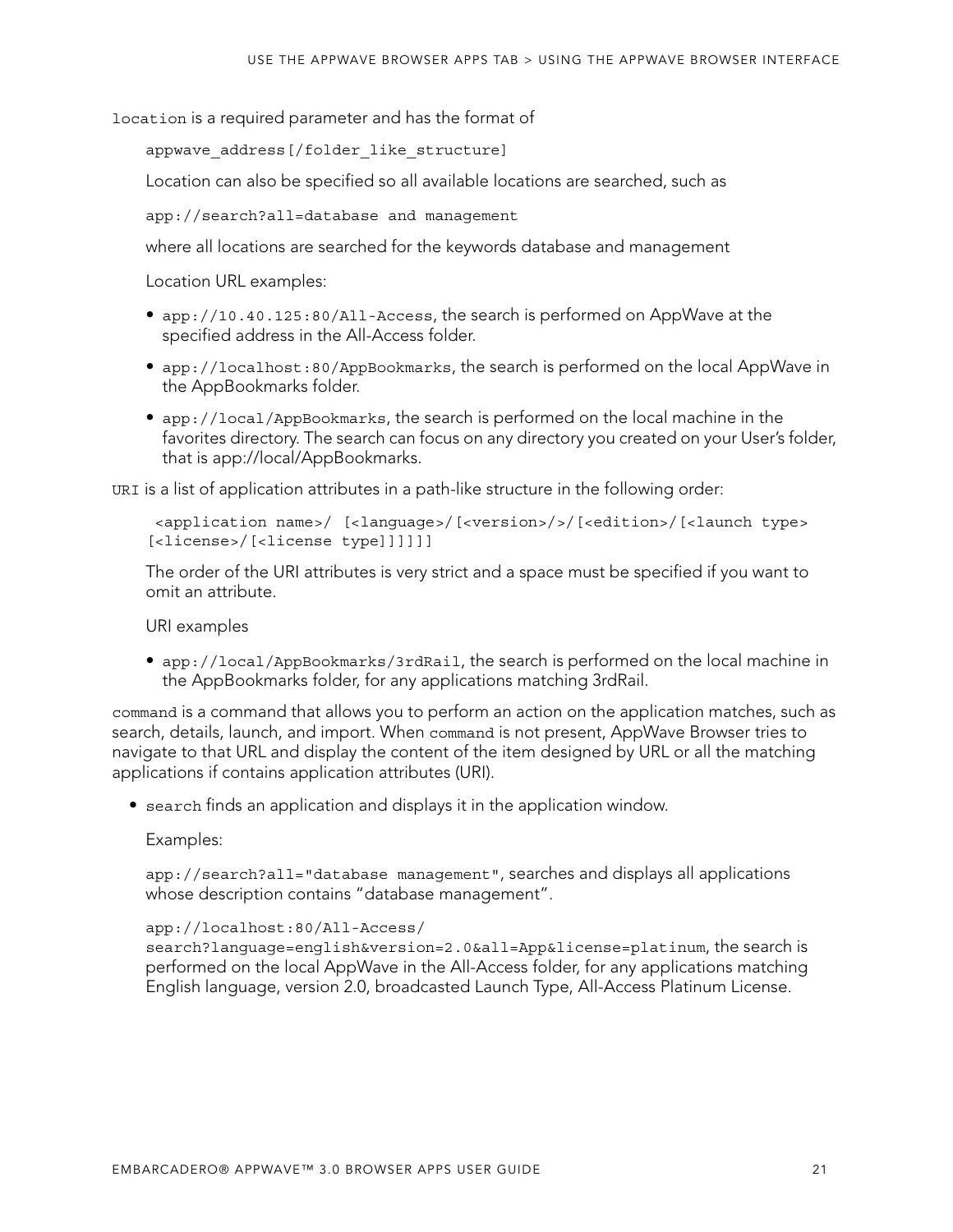• details displays the application details page.

Examples:

app://localhost:80/3rdRail/details?page=Home

app://localhost:80/Notepad++/details?page=Reviews

The details command has one parameter that indicates the page to display when looking at details and can have following values: Home and Reviews

• launch starts an application.

Example:

```
app://localhost:80/Embarcadero DB Optimizer/ENGLISH/2.5.1/XE Pro/App//
Concurrent/launch
```
To pass command-line arguments when launching an application then this URL must contain the parameters as follows:

```
app://localhost:80/Embarcadero® DB Optimizer™/ENGLISH/2.5.1/XE Pro/App//
Concurrent/launch?%1=arg1&arg2=value
```
#### <span id="page-21-0"></span>UNDERSTANDING APPWAVE APPS

In addition to the standard installation executables for AppWave applications, Embarcadero provides AppWave Apps versions of each product. Through the Embarcadero AppWave Store you also have access to many free apps from other parties. Apps simplify deployment and enable side-by-side versioning. When AppWave Browser is not running in Turbo mode, such as in a locked-down desktop environment, Apps are ideal because they do not affect system files or system registry settings.

AppWave Apps run within their own space without sharing DLLs or system-wide settings that could conflict with other applications. Application data, including configuration and license information, is stored locally on the hard disk, separate from the executable itself. AppWave Apps run on the local machine and are launched from the network using AppWave Browser.

AppWave Apps are provisioned and licensed by AppWave (leveraging the Embarcadero License Center which is integrated) and then accessed using AppWave Browser. AppWave obtains software updates from the AppWave Store and makes them available to the AppWave Browser user.

Using Apps on a shared AppWave avoids the need to keep multiple machines updated with new versions. By keeping the AppWave versions up to date, you will automatically gain access to the latest versions of the products.

<span id="page-21-1"></span>Apps launched from AppWave Browser benefit from application streaming because the application will begin to open before the product has been fully downloaded. However, if you need frequent access to an application, you should download and run the file locally, which is typically faster than running it from AppWave.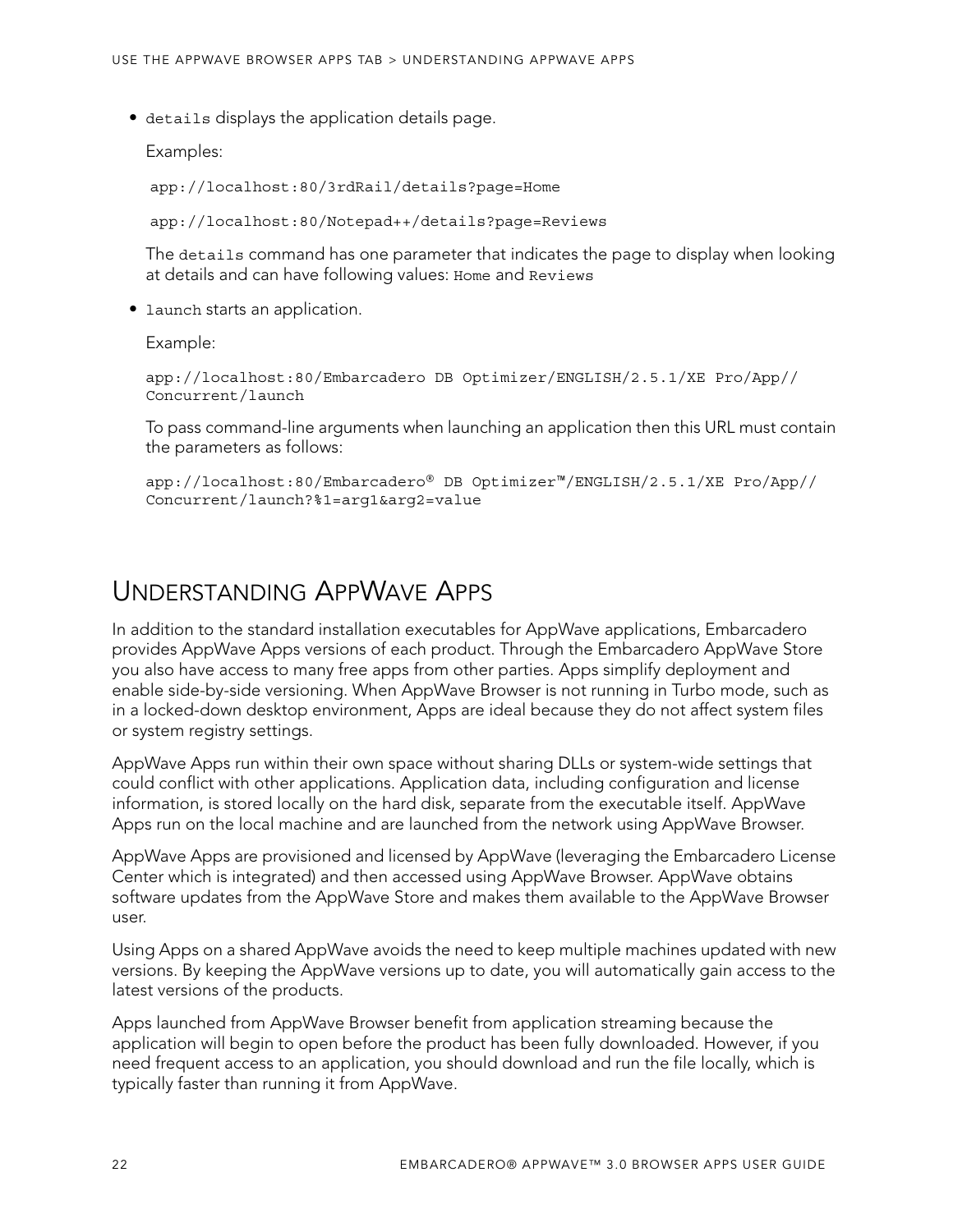#### **See Also**

[Launching Apps on page 23](#page-22-0) [Downloading Apps on page 24](#page-23-1)

#### <span id="page-22-0"></span>LAUNCHING APPS

AppWave Apps are applications that are mastered into a single file that runs without installation. The application runs on the desktop, locally and under 'full power' but does not change system areas of the OS or registry. Apps run within their own space, with no shared DLLs or other system-wide settings that could conflict with other applications. Application data, including settings and licenses are stored locally on the hard drive separate from the executable.

The size of the application cache, set in the AppWave Browser options, can affect how efficiently the Apps run. If the entire App fits into the cache, it will run faster. If you are running multiple Apps simultaneously, a large cache can also be beneficial. For information on setting the cache, see [Configuring AppWave Browser Options](#page-8-1).

- 1 Select the folder or AppWave containing the application you want to run.
- 2 In the application window, locate the App you want to run by scrolling through the list, or by using the Search Bar. For more information, see the "Search" section of [Using the AppWave](#page-15-0)  [Browser Interface on page 16](#page-15-0).



Readiness

<span id="page-22-3"></span><span id="page-22-2"></span>Notice the Readiness status. The status can be one of the following

- **Internet**: The application is available on the AppWave Store but has not yet been downloaded to your AppWave. Depending on your privileges, when you click Launch for an Internet-available application, the application download from the AppWave Store to your AppWave will be initiated. Otherwise, see your AppWave Administrator to obtain the product. For this status, there will be only one bar displayed by the Readiness icon.
- <span id="page-22-1"></span>• **AppWave**: The application has been downloaded from the AppWave Store and is available on your AppWave. For this status, there will be two bars displayed by the Readiness icon.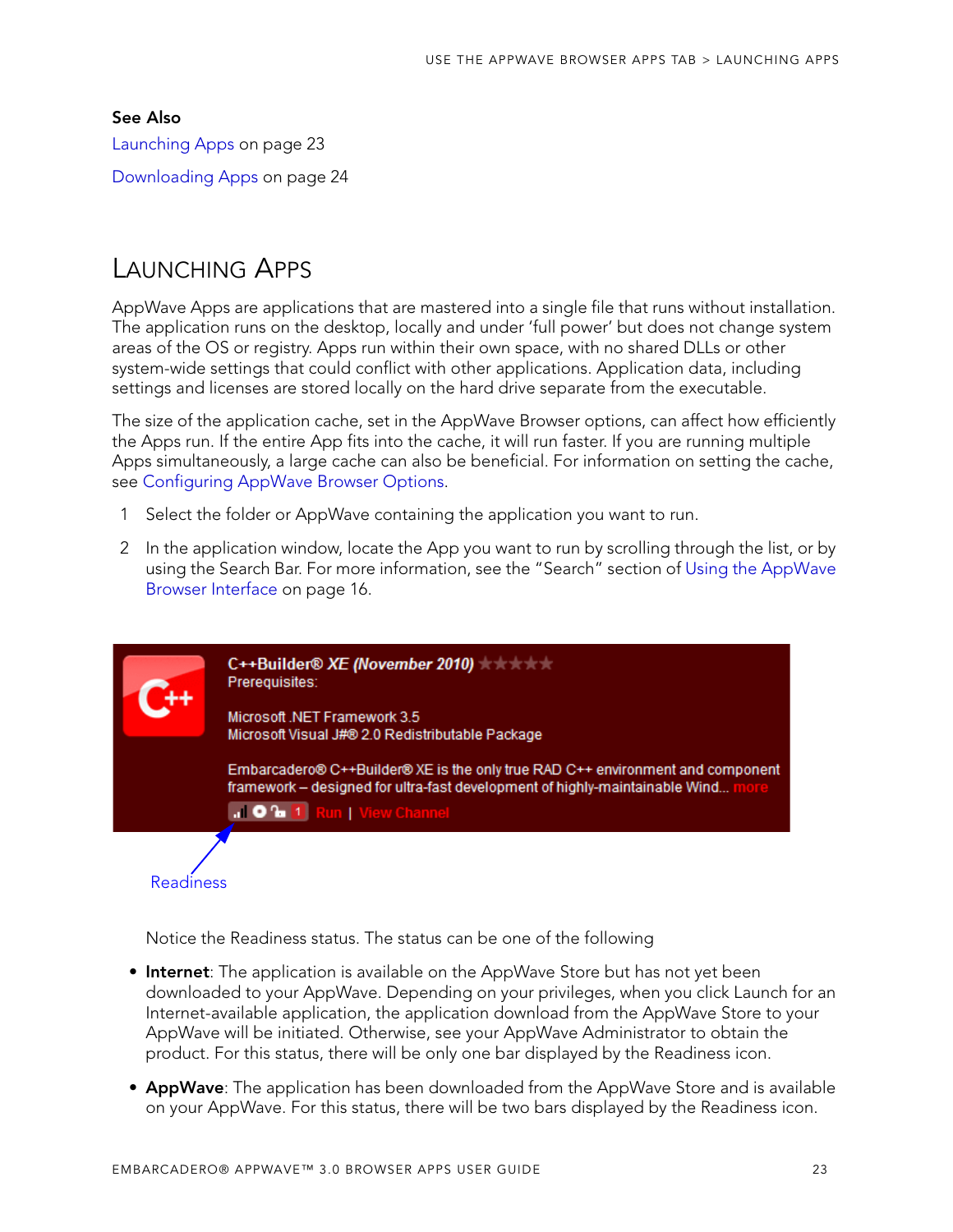- <span id="page-23-6"></span>• **Local**: The application is available on your local system. It has been streamed to your local computer. For this status, there will be four bars displayed by the Readiness icon.
- 3 Click the **Run** button of the AppWave App or double-click the app.

The app launches. The app will run a little faster if it has first been downloaded to your local disk. For information on downloading applications, see [Downloading Apps on page 24.](#page-23-1)

- 4 Accept the end user license agreement.
	- **NOTE:** For free apps, you will be asked for your Embarcadero Developer Network (EDN) credentials. You can create an EDN account at<edn.embarcadero.com>.

#### **See Also**

[Understanding AppWave Apps on page 22](#page-21-0)

#### <span id="page-23-0"></span>CREATING APPS FOR CUSTOM APPLICATIONS

For information about using the **New AppWave Custom App** command, the Studio tab or launching a mastering session by double-clicking a template in the Application Window, see the AppWave Studio User Guide.

#### <span id="page-23-2"></span><span id="page-23-1"></span>DOWNLOADING APPS

You may want to download an app for the following reasons:

- <span id="page-23-3"></span>• You want to run the application on a machine that does not have access to AppWave. In this case, you can download the installer on a machine that has access to AppWave, copy the installer to the machine with no AppWave access, and then run it on the other machine. You may need a license key to run the application.
- You want to install the application at another time. In this case you can download the installer and then run it later. For large applications, the installation will be much faster if the installer is first copied locally.
- <span id="page-23-5"></span><span id="page-23-4"></span>• Your environment includes a backup AppWave license server and you want to be able to run your applications when AppWave is unavailable but you can access the backup license server.
- You want to run the application when you are not connected to AppWave, that is for offline usage.
- You are setting up your work environment and want to download the app so it will run faster when you need it.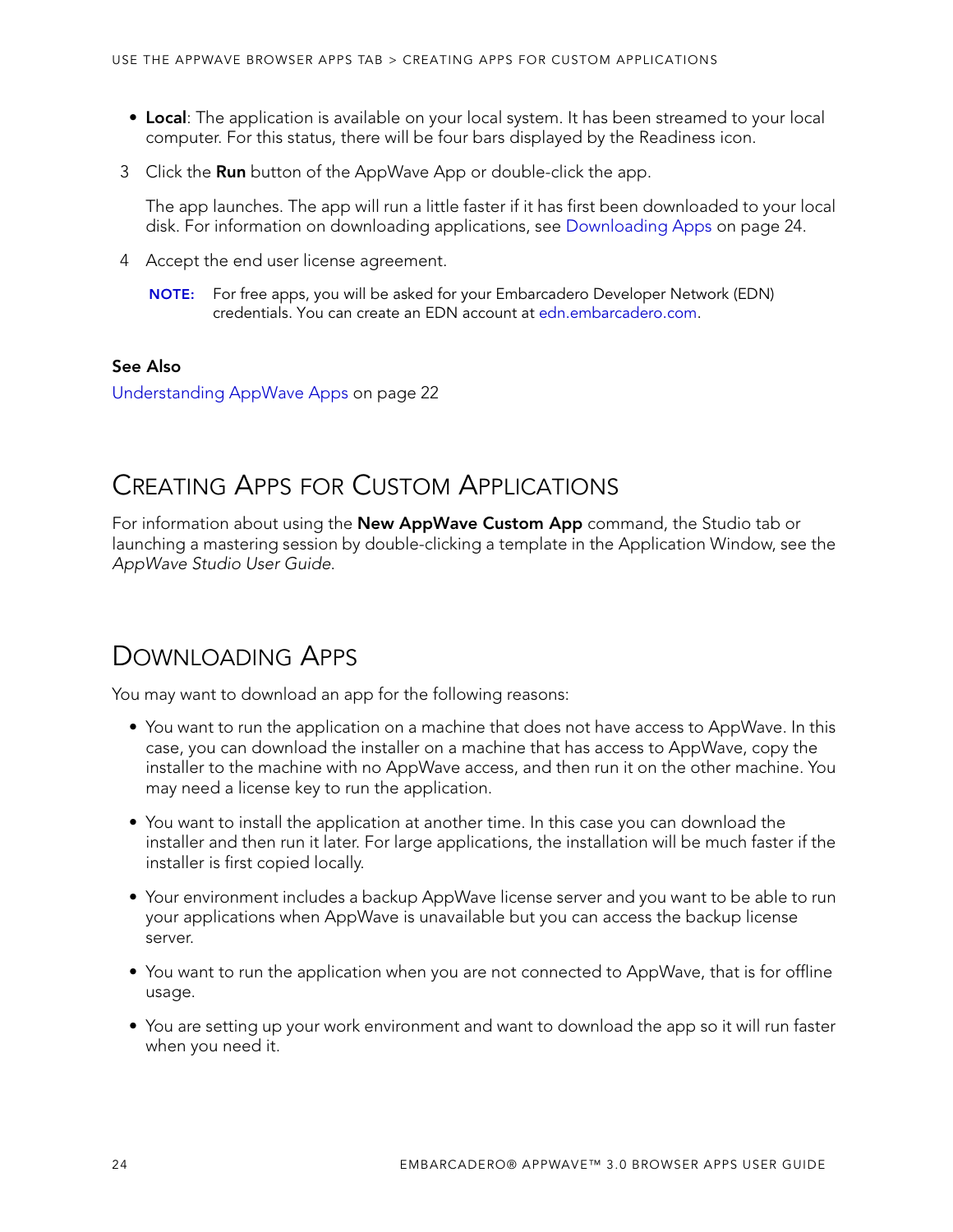- This is a frequently used app that will launch faster if downloaded. Also, file associations for downloaded apps will be enabled when AppWave Browser starts. This enables you to, for example, double-click a .docx file and automatically launch the Microsoft Word app.
	- **NOTE:** The AppWave Administrator can also push applications to your AppWave Browser so that applications are automatically downloaded when you run AppWave Browser. Folders pushed to the AppWave Browser appear in the AppWave area of the AppWave Browser.
- 1 Using the search bar, locate the application and version you want to download.
- 2 Right-click the application and select **Download**.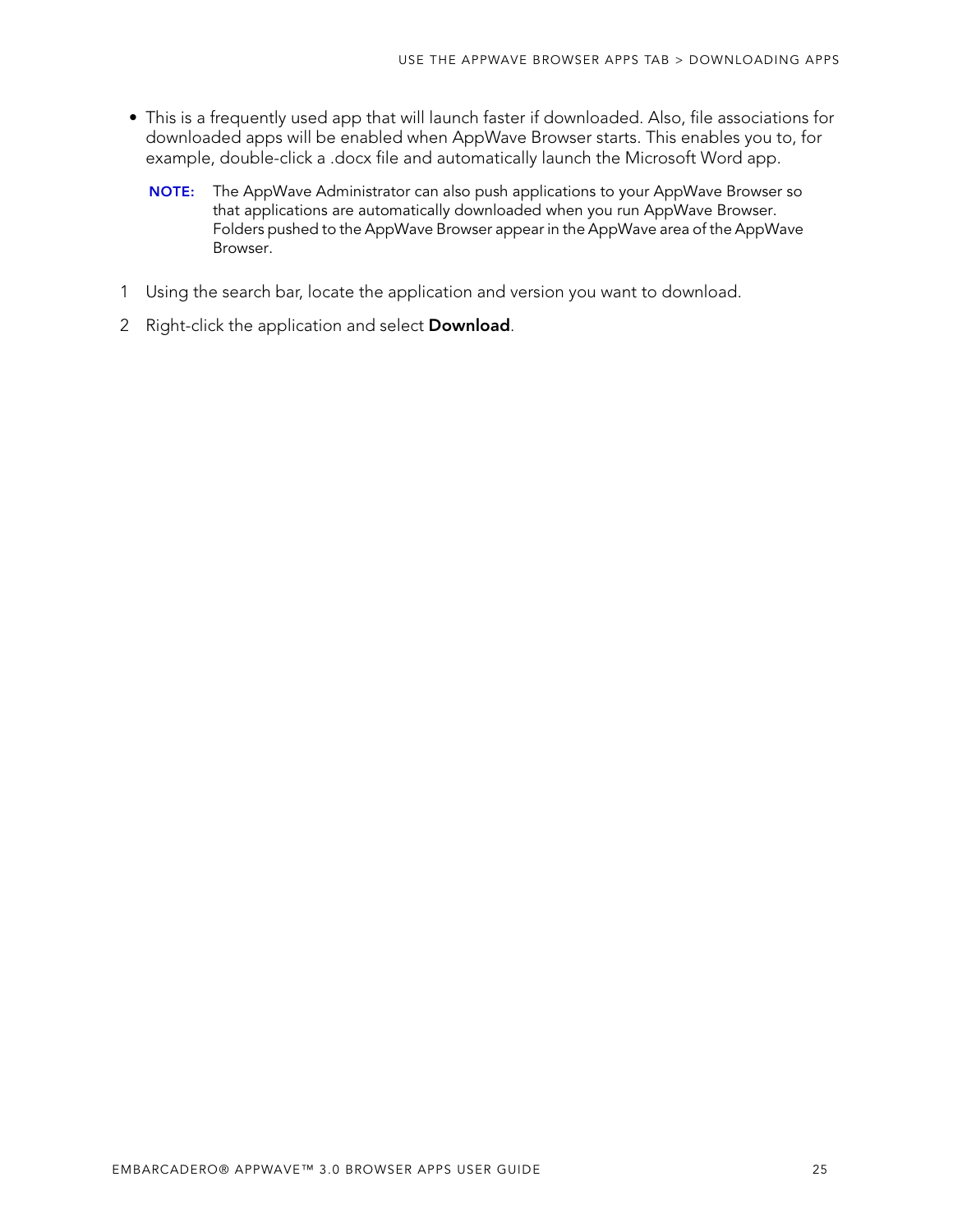

<span id="page-25-1"></span>The application is downloaded to an application directory in your local repository:

Windows XP: C:\Documents and Settings\[username]\Local Settings\Application Data\Embarcadero\Product Repository

**Windows 7 and Vista**: C:\Users\[username]\AppData\Local\Embarcadero\Product Repository

You can change the location of your local repository in the AppWave Options dialog. For more information, see [Configuring AppWave Browser Options](#page-8-2).

In the Application and Activity window, you will see that the download is in progress as shown in the following image. The green circle indicates that caching is in progress.

### **Activity Downloading**



<span id="page-25-0"></span>ER/Studio® Business Architect 1.7 ★★★★★ Embarcadero ER/Studio Business Architect is a process and conceptual modeling tool that enables architects to easily document business processes and how they access data. Bringing together the simplicity of a drawing tool with the rich semantics of t... more

al *∮* **ใa** Run | View Channel

When the application has been downloaded to your local repository, a message pop up appears indicating that the download has finished. This message will also appear in the Notifications.

Hover the mouse over the application icon to view the download progress as shown in the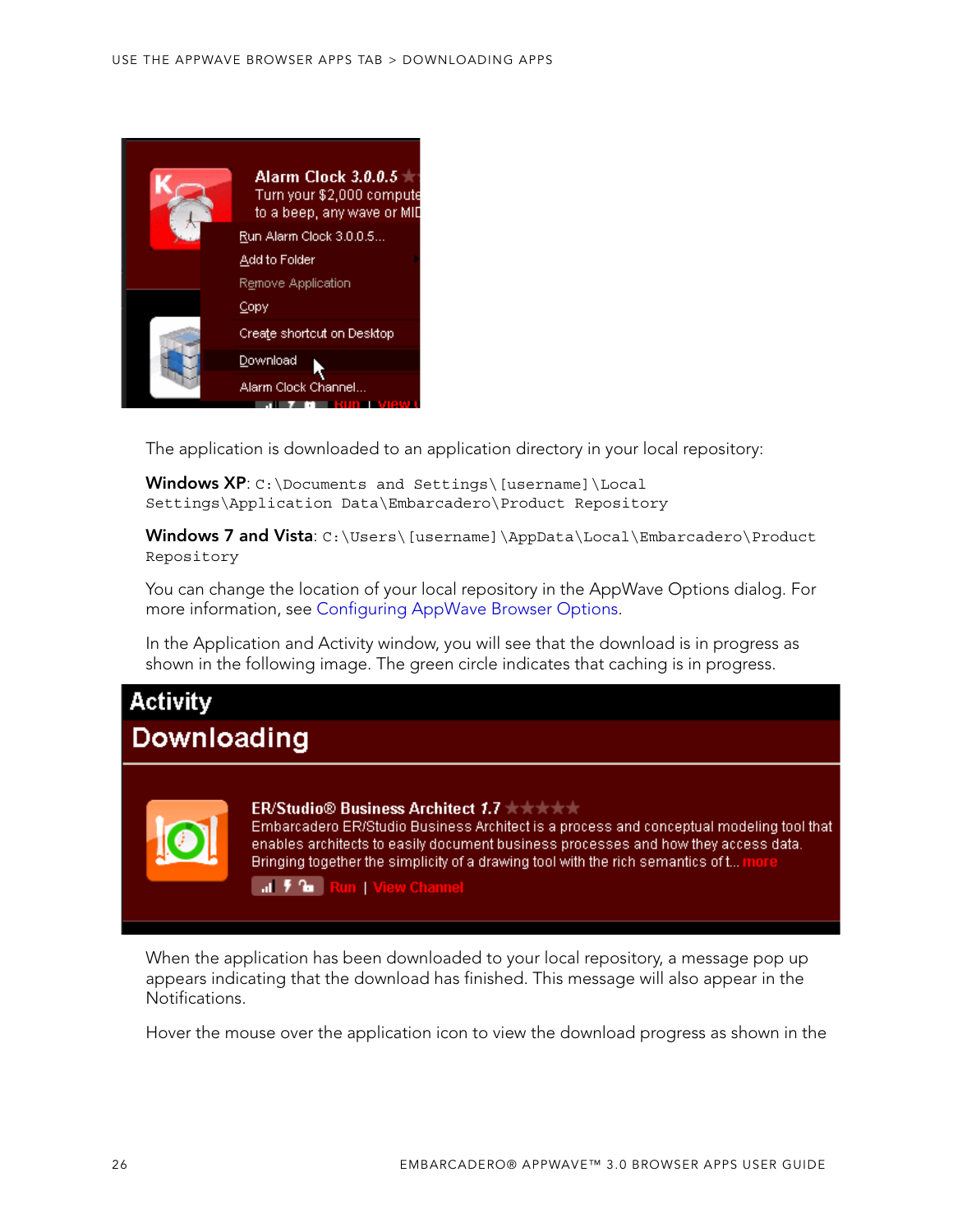#### following.

### Activity Downloading



#### DBArtisan® 9.0.1 \*\*\*\*\*

DBArtisan empowers DBAs to maximize the availability, performance, and security of their databases with a single, heterogeneous tool for managing all database platforms. It's the noureet eddition to the DDArticen formits and includes centralized licens... m DBARTISAN 9.0.1 is downloading. 34% complete.

### <span id="page-26-0"></span>USING APPS OFFLINE

You can use your Embarcadero, free apps, and AppWave for X apps (such as AppWave for Toad) offline, when not connected to AppWave if the following criteria have been met:

- Your AppWave administrator has assigned a license for the app to you or to your group.
- You have downloaded the app to your local repository.
- You have bookmarked the application so that it is visible in AppWave Browser when not connected to AppWave.
- You have run the application at least once, so that the license file is downloaded to your system.
- **Concurrent Licenses**: For Embarcadero apps only. If you have a concurrent license, you have check out the license for offline use from within the Embarcadero app. You can use the app in offline mode for the maximum number of days specified by the AppWave administrator.
- **Network Named User License**: For Embarcadero and AppWave for X apps products only. If you have a named network license, you do not need to check out the license for offline use. The license is checked out automatically when you launch the app. You can use the app in offline mode for the maximum number of days specified by the AppWave administrator.
- **Workstation License**: Free apps use a workstation license that enables you to perpetually run the app in either online or offline mode after you run it once. You must provide Embarcadero Developer Network credentials in order to run free apps.
	- **NOTE:** Offline usage is not supported for AppWave for Custom Apps and AppWave for X apps with concurrent licenses. AppWave for Custom Apps are apps that have been mastered by your company without using a template provided by Embarcadero because a template is not available.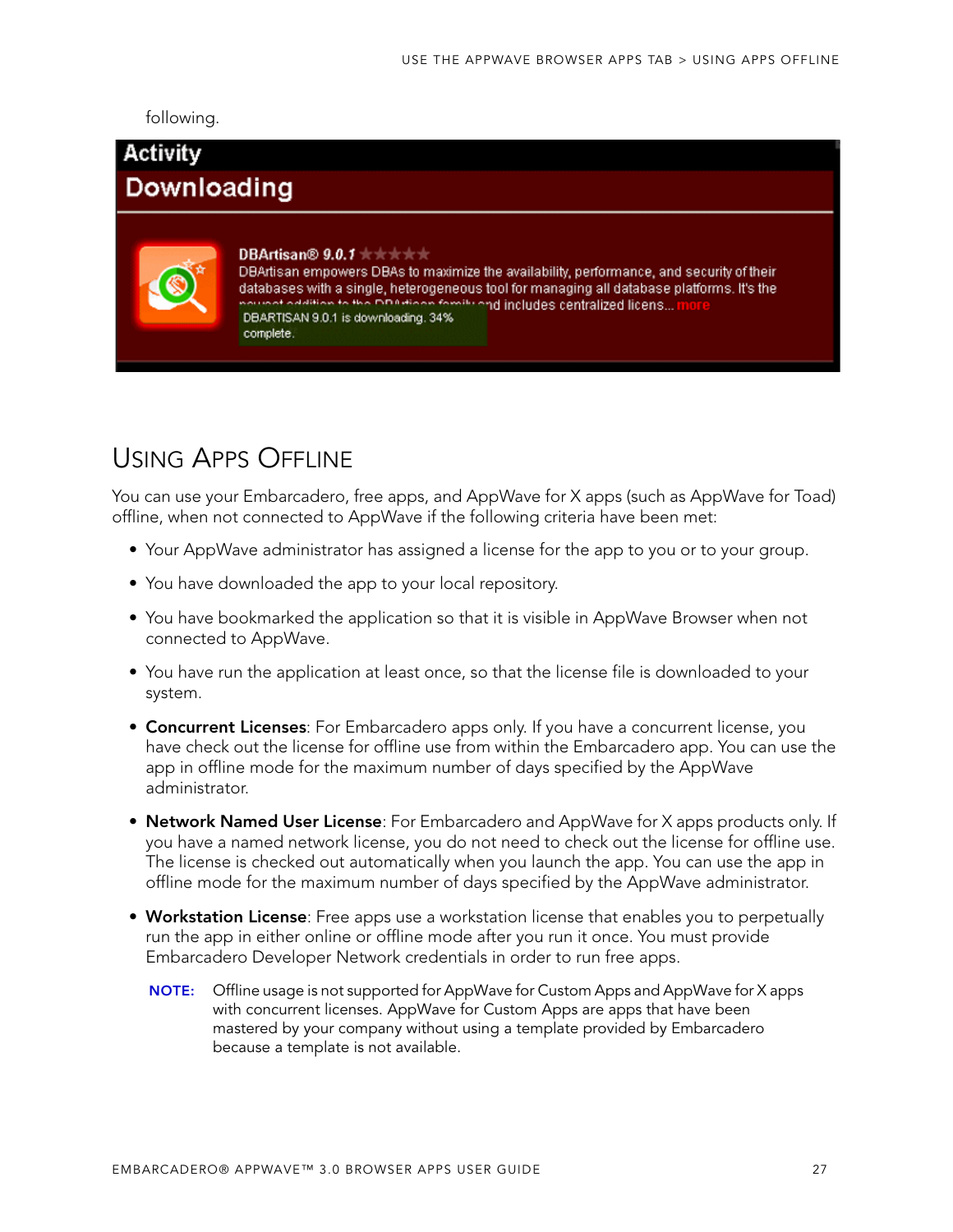### <span id="page-27-0"></span>CONTROLLING DOWNLOADING AND STREAMING ACTIVITY

<span id="page-27-4"></span><span id="page-27-2"></span><span id="page-27-1"></span>Once downloading or streaming has started, you can click **Activity** to see the activity in the Activity Window. Hover the mouse over the application icon to view the download progress as shown in the following.

### **Activity** Downloading DBArtisan® 9.0.1 未未未未 DBArtisan empowers DBAs to maximize the availability, performance, and security of their databases with a single, heterogeneous tool for managing all database platforms. It's the nounce addition to the DDArticon family and includes centralized licens... more DBARTISAN 9.0.1 is downloading. 34% complete.

<span id="page-27-3"></span>In the Activity Window or in the Application Window, right-click the application that is downloading or streaming. The **Cancel Download** option allows you to cancel the download or caching of the application from AppWave to your AppWave Browser local repository. You can also pause the download.

To resume downloading or streaming, right-click the App and select **Resume Download**.

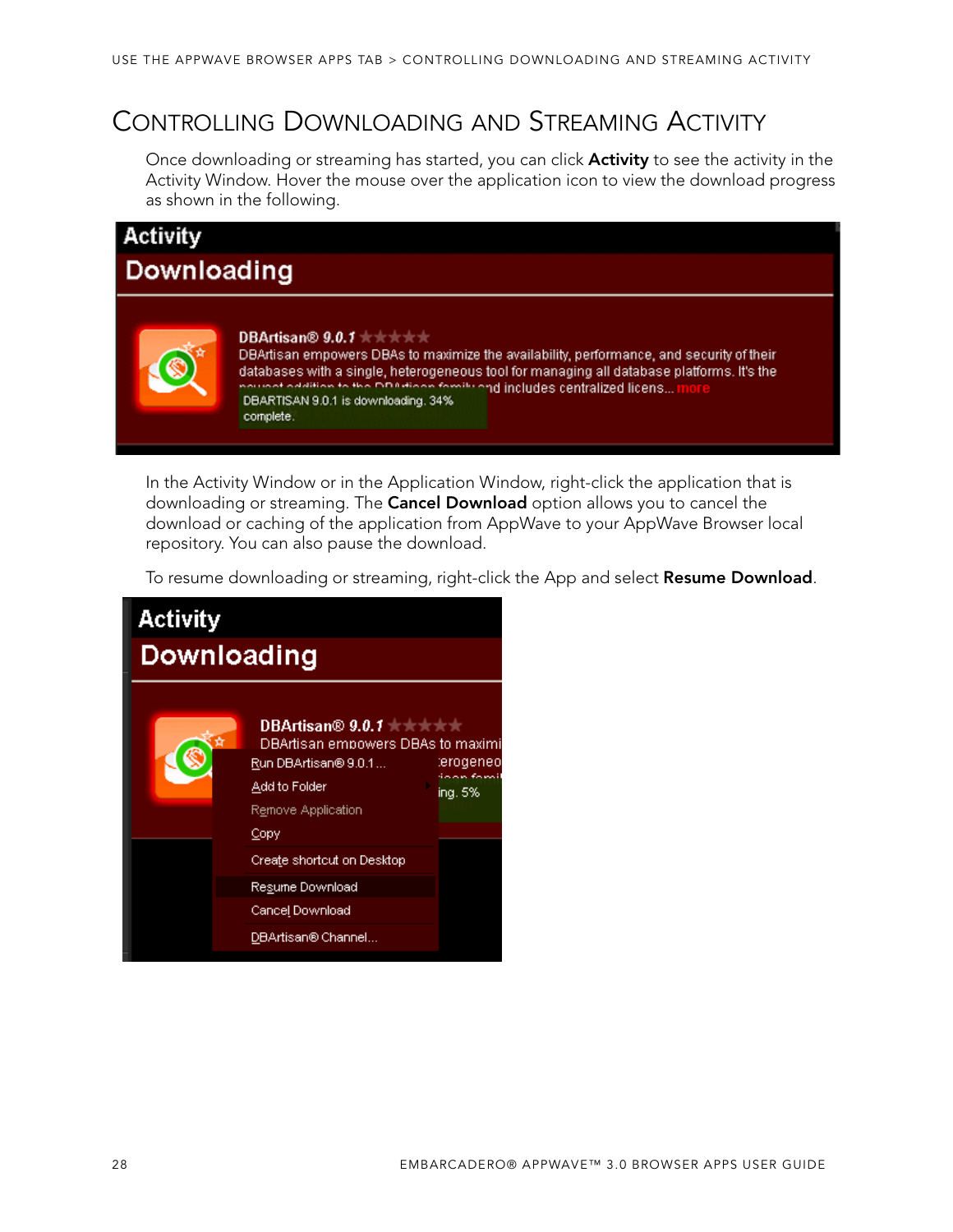#### <span id="page-28-0"></span>INSTALLING PRODUCTS

Download the app installer from AppWave Browser as described in ["Downloading Apps"](#page-23-1)  [on page 24](#page-23-1). Double-click the app installer to run the installer.

OR

In the Application Window, find and then double-click the application installer. The app installer runs.

**NOTE:** For installers, the application installation program launches. Follow the prompts of the installer. For installation assistance, see the installation or quick start guide of the relevant product documentation at [docs.embarcadero.com.](http://docs.embarcadero.com)

### <span id="page-28-1"></span>USING TRIAL LICENSES

Trial licenses are available for all Embarcadero products for a period of 30 days from the time the license was issued. If you want to try an Embarcadero product, launch it from the AppWave Browser. Starting a trial for one Embarcadero product enables you to try out any of the products in the All-Access suite for 30 days. Once the trial period has expired you must purchase the app to continue using it. A total of 50 trial licenses are available for each AppWave installation.

### <span id="page-28-2"></span>RUNNING APPS FROM THE WINDOWS DESKTOP

In AppWave Browser, you can create Windows Desktop bookmarks for apps, allowing you to launch apps directly from their bookmarks outside AppWave Browser. AppWave Browser will automatically launch if not already running.

The first time an app is launched, it will insert a shortcut in the Windows Start menu and integrate actions into the right-click menu for files associated with the app. The Start menu short-cut and right-click menu options are app dependent and can also be modified during the mastering process.

In Windows 7 you can pin the app to the Windows Taskbar in the same manner as you would any other Windows application. Also, in Windows 7 Explorer, when you click a document created with an app you have run, a shortcut appears in the window.

Shortcuts are retained until you quit AppWave Browser. Once you restart AppWave Browser, the shortcuts reappear. The shortcuts will no longer be available after you remove the app.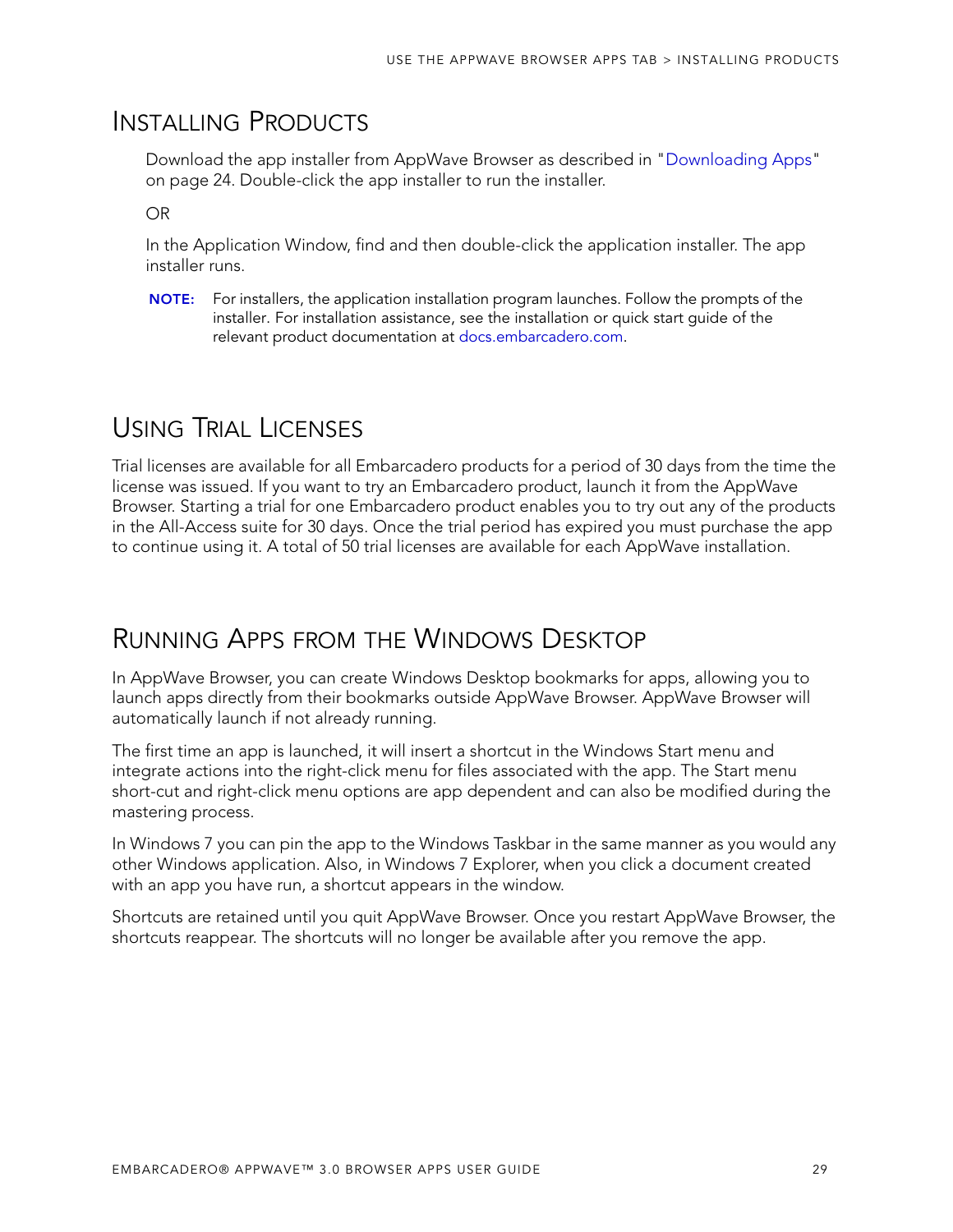**Links** Open with Adobe Reader X Open Print Adobe **Adobe Acroba** at X Pro de@CS5 Adol ® Co Adobe Reader Open with ¥, 60 10.0.0 **B** Internet Explorer  $.9a$  $.788$ Share with × Scan with Malwarebytes' Anti-Malware Choose default program... Restore previous versions → → L « AppWave + Marketing Send to Organize \* Open with Adobe Reader X Cut Copy **Documents X** Favorites Create shortcut Marketing Desktop Adobe® Reader® Downloads Delete  $10.1$  $-1.5$ **Dropbox** Rename <sup>83</sup> Recent Places Open file location Properties **El Libraries** - 3 Oocuments appwave-datas et.pdf My Documents Public Documents Music  $\equiv$  Pictures S Videos Computer Local Disk (C) appwave-datasheet.pdf Date modified: 6/17/2011 8:13 AM Adobe Acrobat Document Size: 834 KB 14 嘿 ΙEΘ  $-88000$  $\overline{aw}$ 

The following shows some of the places an app shortcut appears.

#### **Creating a Desktop shortcut**

- 1 In AppWave Browser, locate the application you want to launch from the Windows desktop.
- 2 Right-click the application.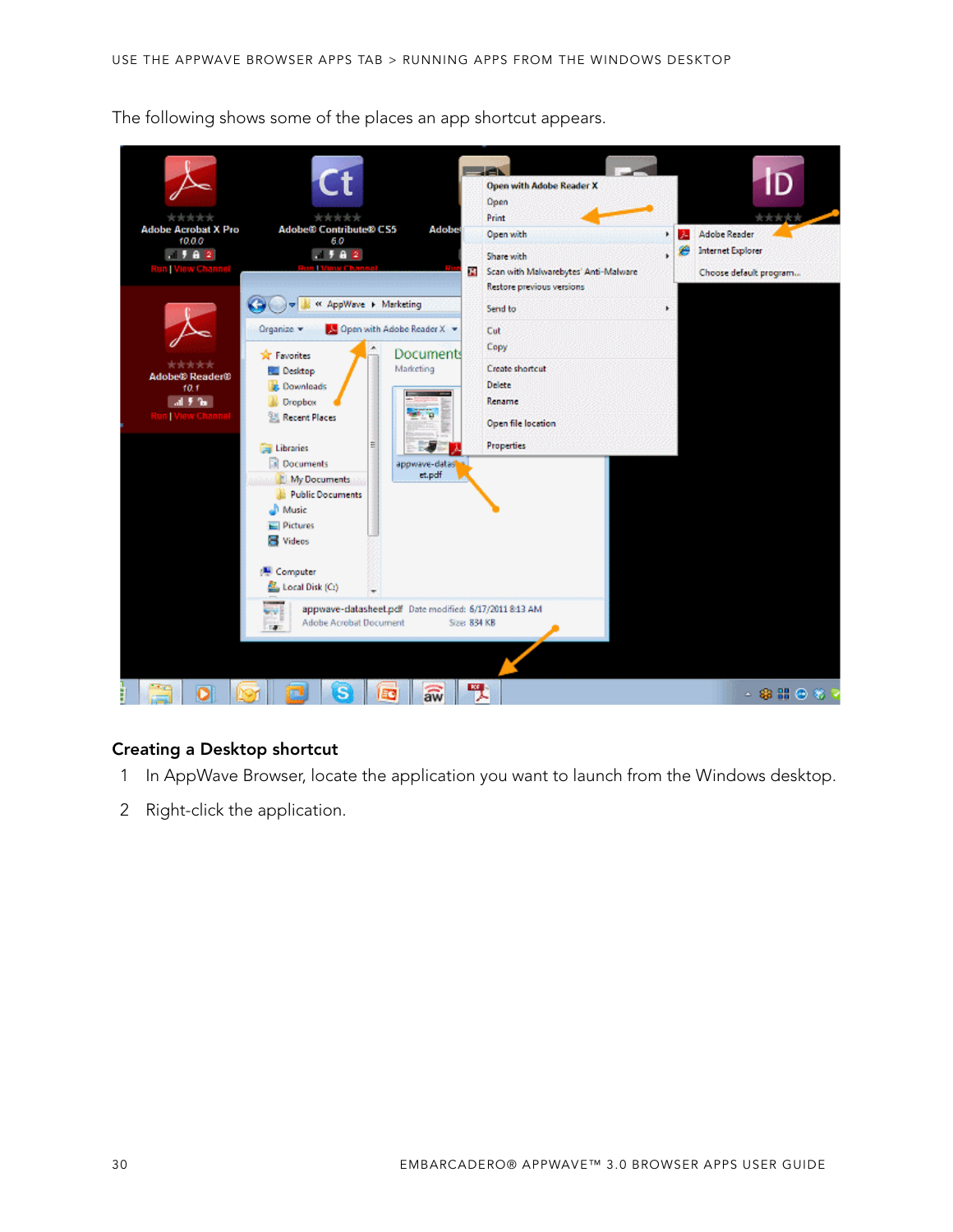The following menu appears.



3 Choose **Create shortcut on Desktop**.

A Windows shortcut is created on the desktop. You can now use the shortcut to launch the app. If AppWave Browser is not already running, it will be launched before streaming the app to your desktop.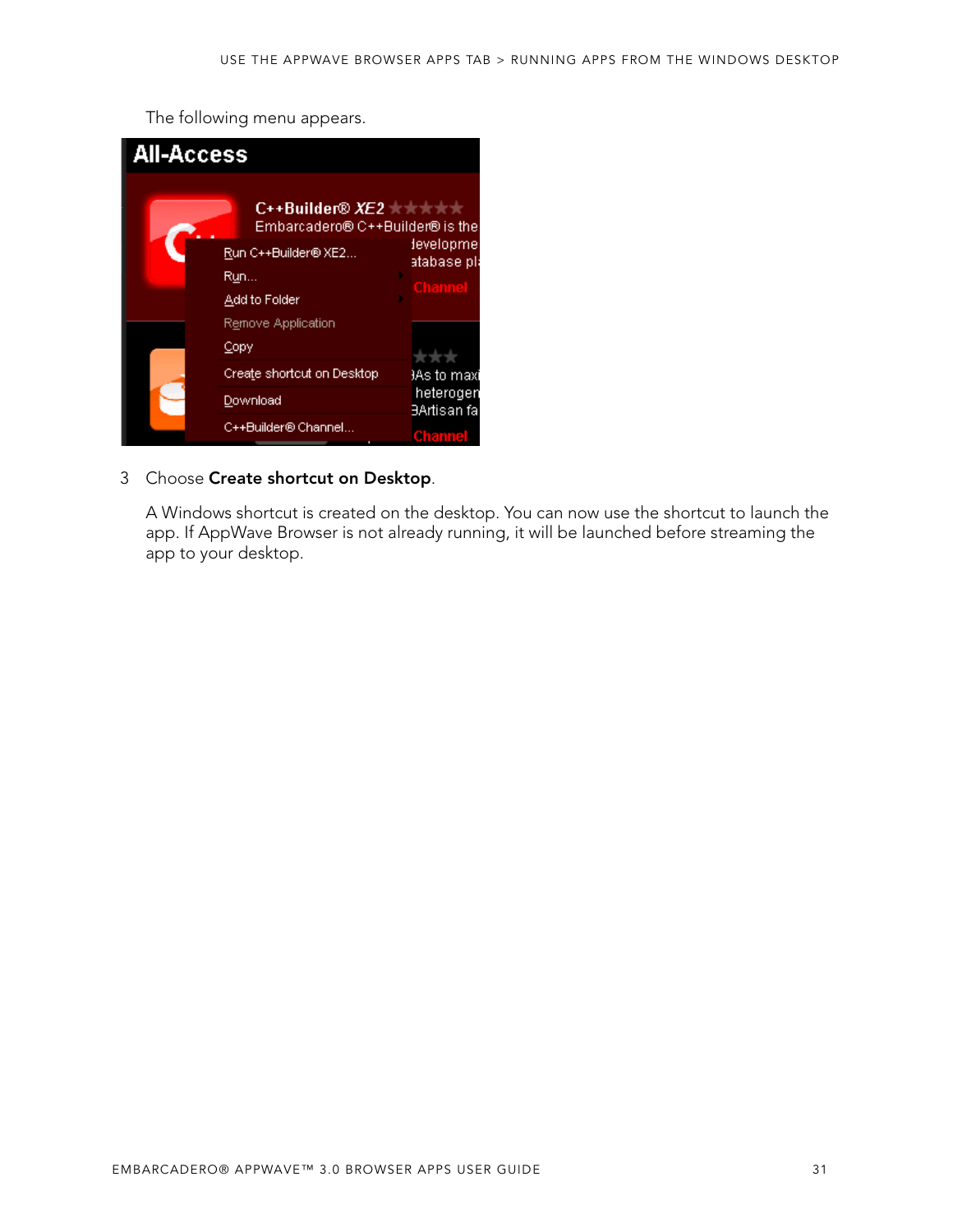### <span id="page-31-0"></span>KEEPING YOUR APPS CURRENT

By default, when there are multiple versions of an App available, only the latest version appears in the App Window but AppWave shows a red square in the App status that indicates that there are new versions available and how many there are.

| 3rdRail™ 2.0.1 $\pm \pm \pm \pm \pm$<br>3rdRail is a innovative and powerful IDE with features built from the ground up for Ruby on<br>Rails development. Write applications faster, with fewer keystrokes using intelligent Code<br>Completion Easily switch between the command line and IDE with Co more<br>al 5 % 3 Run   View Channel                                                    |
|-----------------------------------------------------------------------------------------------------------------------------------------------------------------------------------------------------------------------------------------------------------------------------------------------------------------------------------------------------------------------------------------------|
| New versions include:<br>3rdRail™ AppWave Template<br>C++Builder® XE (November 2010)<br>Prerequisites:<br>Microsoft .NET Framework 3.5<br>Microsoft Visual J#® 2.0 Redistributable Package<br>Embarcadero® C++Builder® XE is the only true RAD C++ environment and component<br>framework - designed for ultra-fast development of highly-maintainable Wind more<br>In   View Channel<br>1011 |

When you go to the App Channel, you can click **View All** to see all the available versions. You can then run any version of the App available.

<span id="page-31-3"></span><span id="page-31-2"></span><span id="page-31-1"></span>You can also ensure you always have the latest version of your applications by subscribing to AppWave notifications or by checking the Notifications in AppWave Browser, so you will always know when a new version is available.

#### **Subscribing to AppWave Notifications in your Internet browser**

<span id="page-31-4"></span>1 From the AppWave Home page, click the subscribe icon [N] next to **AppWave notifications**.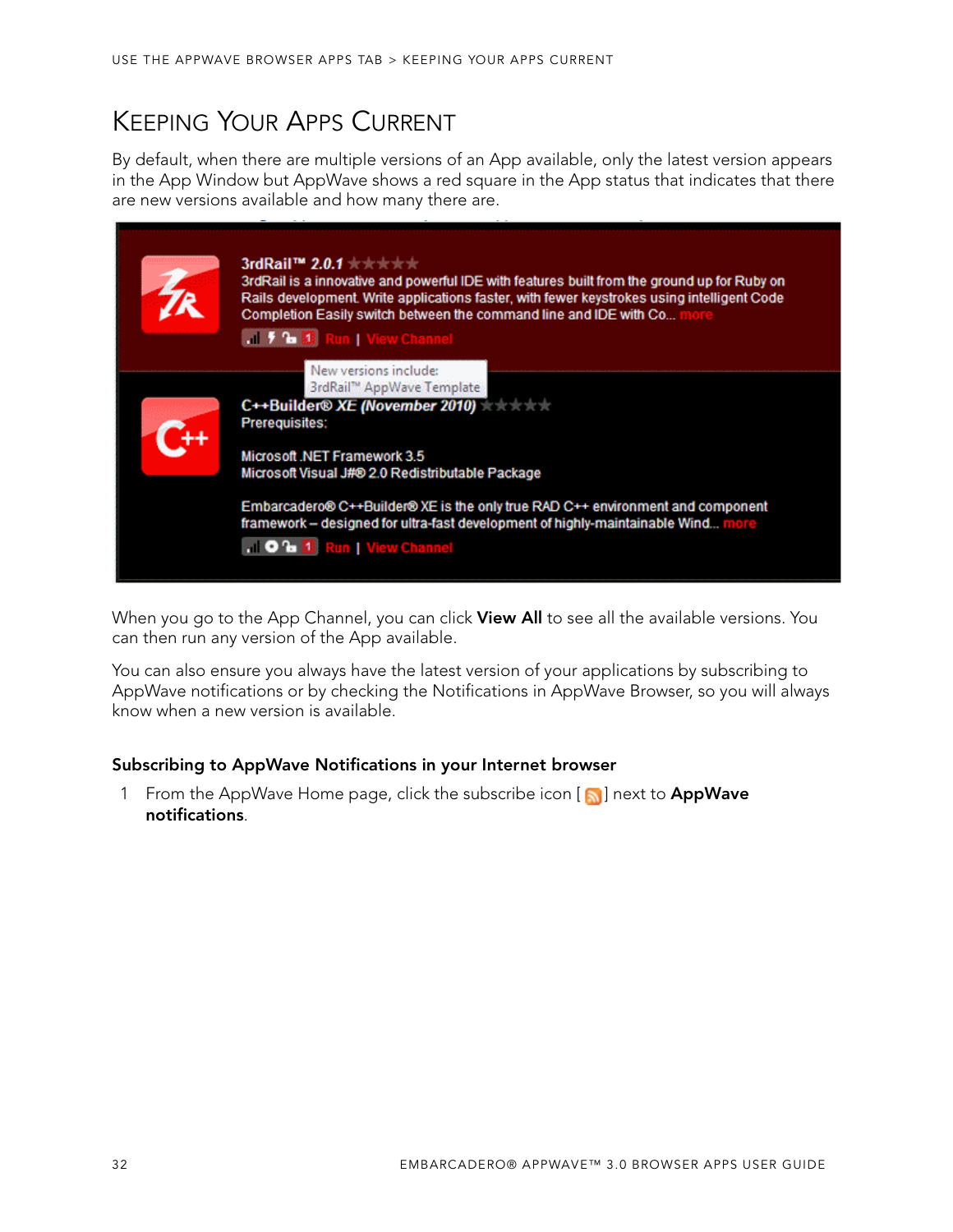| <b>embarcadero</b>                                                                                                                                                                                                   |                                                                                                                                                                                                                                                                                                                             | <b>ADMN</b>                                                            | Hide |
|----------------------------------------------------------------------------------------------------------------------------------------------------------------------------------------------------------------------|-----------------------------------------------------------------------------------------------------------------------------------------------------------------------------------------------------------------------------------------------------------------------------------------------------------------------------|------------------------------------------------------------------------|------|
| <b>AppWave</b>                                                                                                                                                                                                       |                                                                                                                                                                                                                                                                                                                             |                                                                        |      |
| www.embarcadero.com for links to product pages and learning resources.                                                                                                                                               | The AppV/ave Browser lets you find and run your favorite applications instantly with zero install, and zero hassle. We hope you enjoy Embarcadero's on-demand software<br>solutions, as well as our award-winning development and database tools. For more information about our products and how to use them, please visit |                                                                        |      |
| Download the latest version of the AppWave Browser in English for Windows<br>During startup you may be required to provide the following AppVVave address:<br>· Host <b>William Ambarcadero.com</b><br>$-$ Port $90$ | Embarcadero AppWave Browser AppWaveBroad OEV-build A43-220110803302                                                                                                                                                                                                                                                         | <b>DOWNLOAD</b>                                                        |      |
| DOCUMENT                                                                                                                                                                                                             | VIDEOS                                                                                                                                                                                                                                                                                                                      |                                                                        |      |
| Embarcaciaro Home<br>Channel E<br><b>Decuments</b><br>Product Wikis                                                                                                                                                  | for memoral thoughts that                                                                                                                                                                                                                                                                                                   |                                                                        |      |
| Embarcadero Developer Network                                                                                                                                                                                        |                                                                                                                                                                                                                                                                                                                             | Applikave notifications 50                                             |      |
| <b>Britancadoro AgoVicive Hill Institutes</b>                                                                                                                                                                        |                                                                                                                                                                                                                                                                                                                             | @ Copyright 2011 Einbarcadero Technologies, Inc., All Rights Reserved. |      |

2 For Internet Explorer, on the RSS feed page that appears, you can see the latest notifications. Click **Subscribe to this feed**

<span id="page-32-1"></span><span id="page-32-0"></span>For Mozilla Firefox, a **Subscribe with Live Bookmark** dialog appears where you can choose where to place the live bookmark.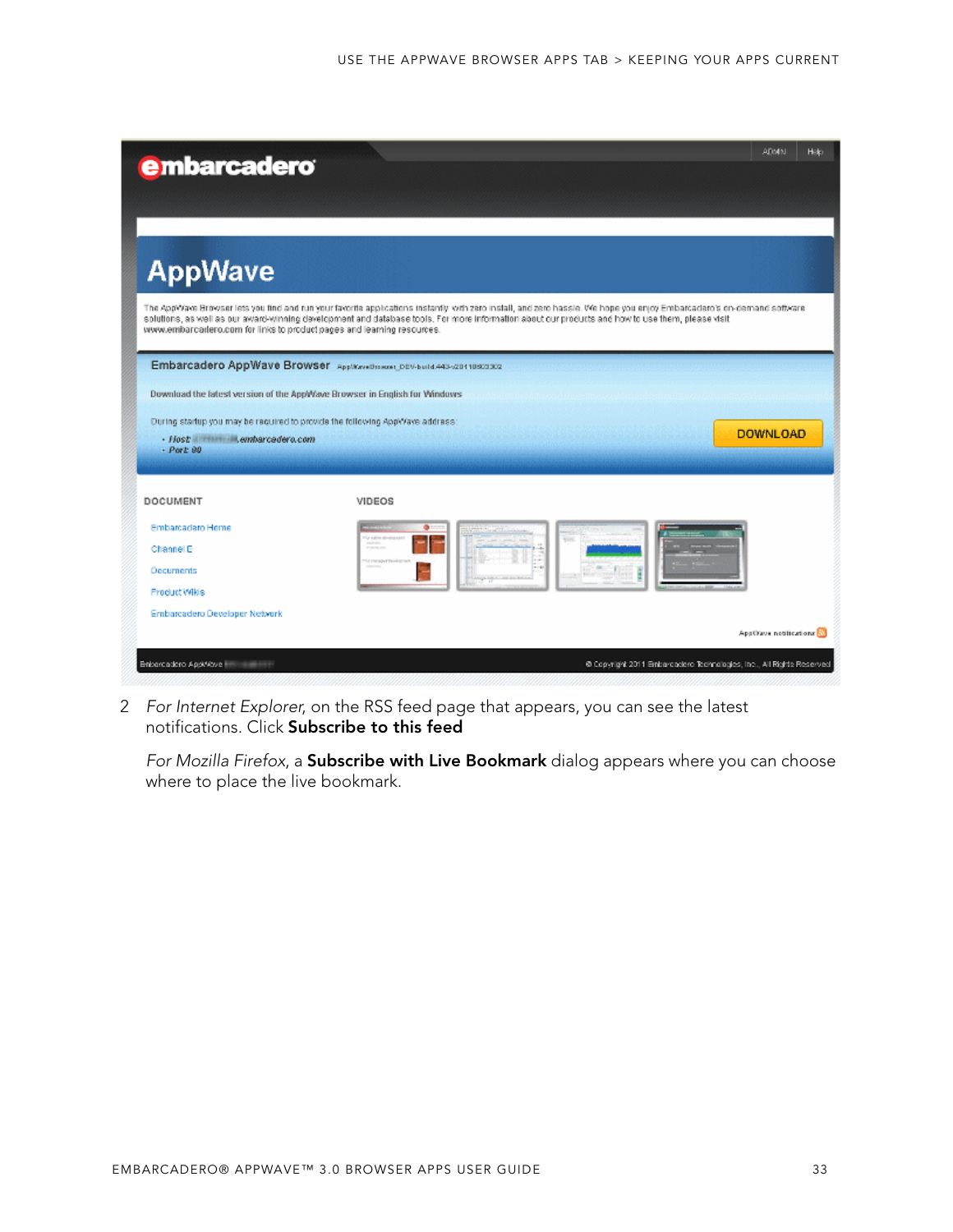#### **Checking Notifications**

<span id="page-33-3"></span>From the AppWave Browser, click **Notifications**.

The Notifications appear. Once you have seen the notifications, click **CLEAR ALL** to remove all Notifications displayed.



#### <span id="page-33-0"></span>ORGANIZING YOUR APPS IN FOLDERS

You can organize applications by creating your own folders and then adding applications to them. Moving an application into a folder does not actually move the installer or App, but rather creates a pointer in the folder to the application or App.

- 1 Right-click My Apps and then select **New Folder**.
- 2 In the **Create New Folder** dialog, give the folder a meaningful name.

<span id="page-33-2"></span><span id="page-33-1"></span>A new folder appears in your My Apps.

3 In the AppWave, locate the application you want to include in your new folder.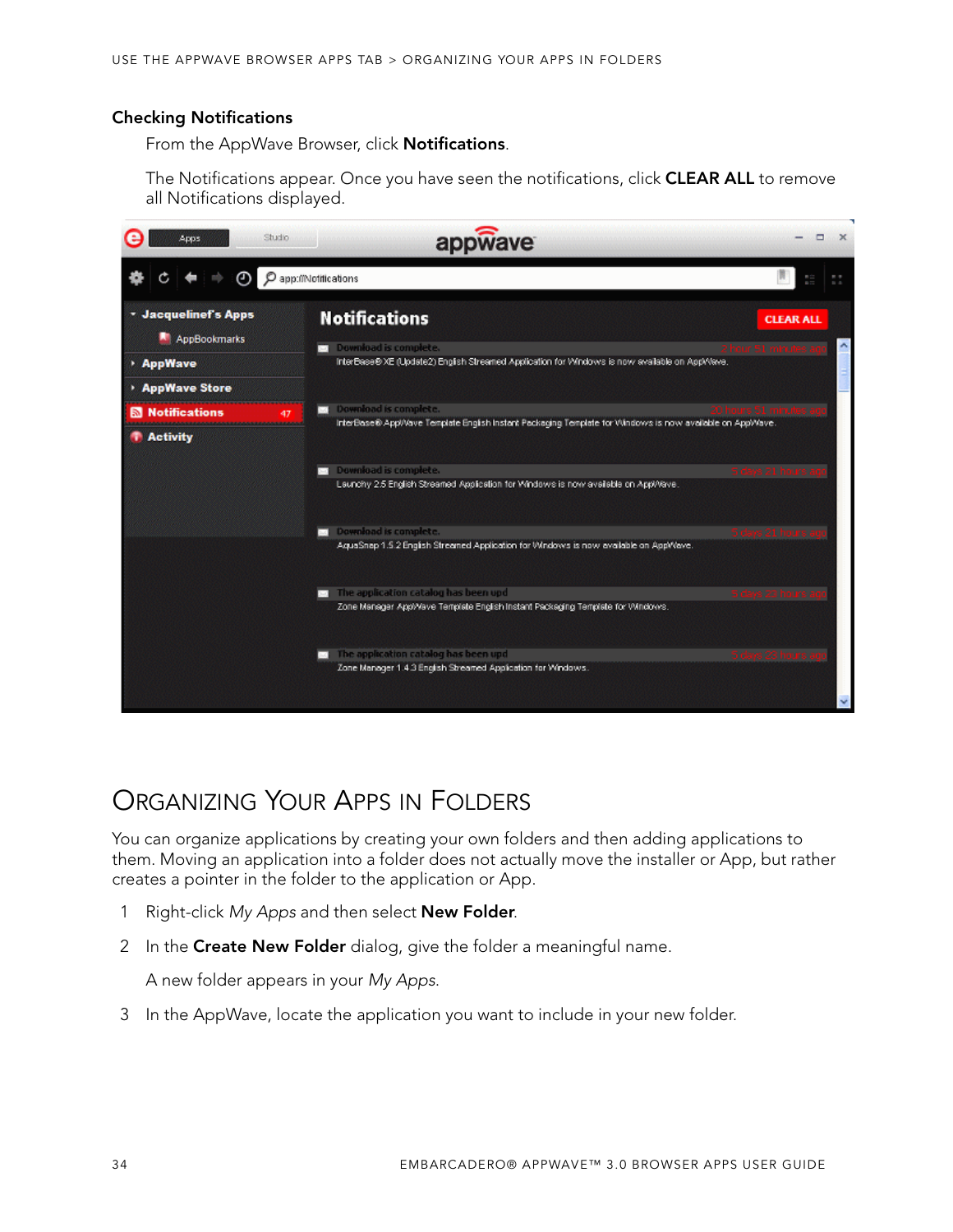4 Right-click the application, select **Add to Folder** and then select the folder to which you want to add a link to the application.

Your new folder is added to your My Apps grouping. In the image below, the **Daily Used** folder is a user folder.



To view the products in a Folder, click the name of the Folder and the contents appear in the Application Window.

<span id="page-34-2"></span>To delete a folder, right-click the name of the Folder and then select **Remove Folder**.

<span id="page-34-3"></span>To rename a folder, right-click the name of the Folder and then select **Rename Folder**.

<span id="page-34-1"></span>To remove an application from a user folder or from AppBookmarks, select the folder, rightclick the application in the Application Window, and then select **Delete Item**.

#### <span id="page-34-0"></span>READING AND WRITING PRODUCT REVIEWS

Within AppWave Browser you can rate the available applications and share your experiences using these applications with other users of the AppWave hosting the application. Ratings displayed for both products and their star ratings are weighted averages, so that a product or rating with three ratings of five stars, one rating of four stars and one rating of one star would receive an overall rating of four stars, ((5+5+5+4+1)/5=4). Once submitted, product and review ratings, and comments may be moderated by the AppWave administrator who may determine whether or not to post the review comments for viewing by other AppWave users. Each review is also screened for questionable or vulgar words that if present, will prevent the review from being accepted by AppWave.

<span id="page-34-4"></span>On AppWave Store, you can also read and write reviews of Apps. From the AppWave Store application window, click the name of the App to view the application details and also read and write reviews. For your convenience you can also share app review pages on AppWave Store with your friends on Facebook. Just click **Share on Facebook** to post the URL link on your wall.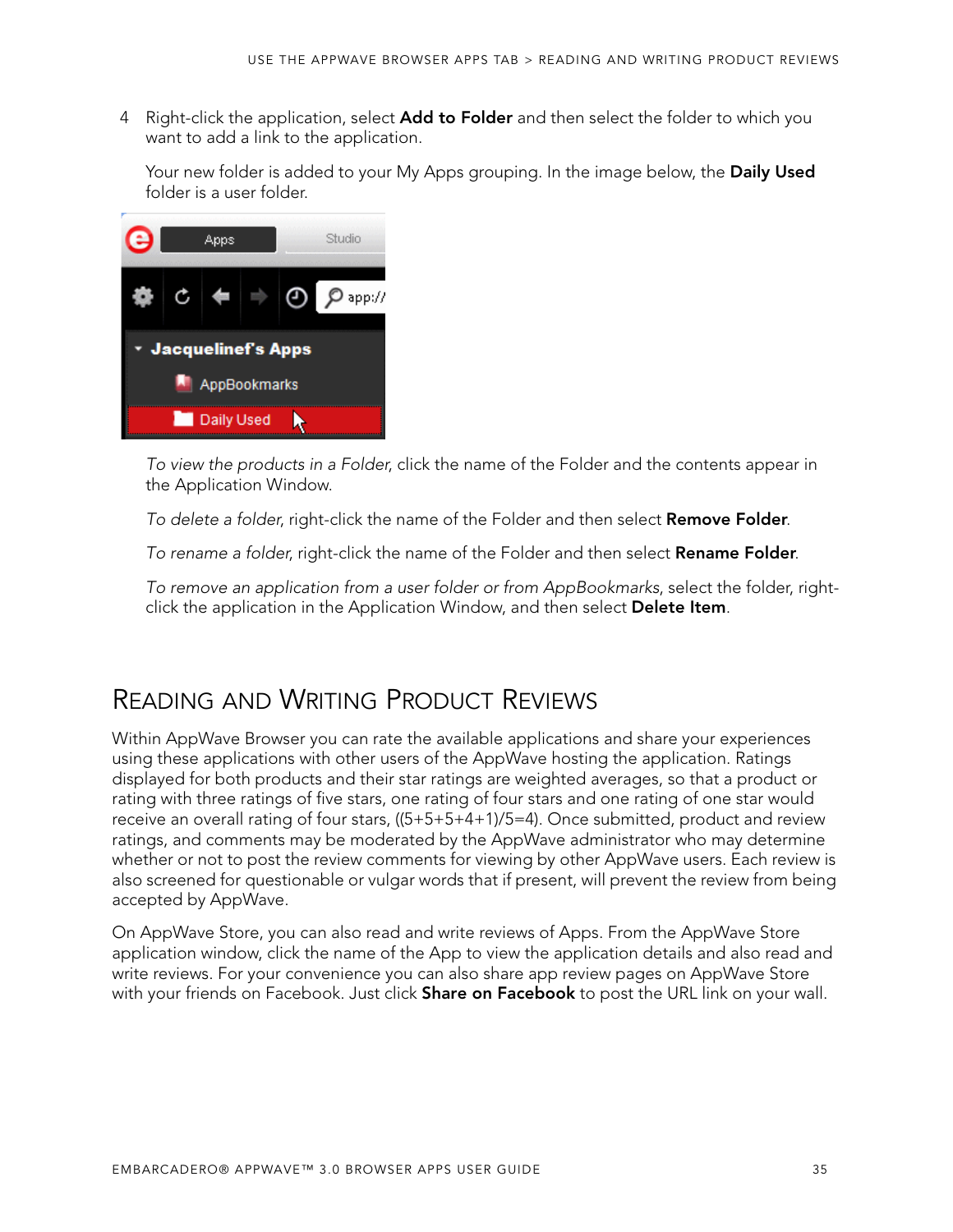#### **Read a review**

- 1 In the **Application Window**, locate the product you want to review or want to read reviews about.
	- **TIP:** Applications with reviews will have a number of colored stars, which represent the average rating for that product.

| ER/Studio <sup>®</sup> Data Architect 9.1.0 $\star \star \star \star \star$<br>ER/Studio Data Architect is an industry-leading data modeling tool that enables companies to<br>Ă,<br>discover, document, and re-use data assets. With round-trip database support, data architects<br>have the power to easily reverse-engineer, analyze, and optimiz<br>$\blacksquare$ $\blacktriangleright$ $\blacksquare$ Run   View Channel |  |
|---------------------------------------------------------------------------------------------------------------------------------------------------------------------------------------------------------------------------------------------------------------------------------------------------------------------------------------------------------------------------------------------------------------------------------|--|
|---------------------------------------------------------------------------------------------------------------------------------------------------------------------------------------------------------------------------------------------------------------------------------------------------------------------------------------------------------------------------------------------------------------------------------|--|

2 Click **View Channel**, or on AppWave Store, click the name of the app.

<span id="page-35-2"></span><span id="page-35-1"></span><span id="page-35-0"></span>On the application channel, you can read a detailed description of the application, and read, write, and rate application reviews.

|                                                     | <b>ER/Studio® Data Architect</b>                                                                                                                                                                                                                         |                                                                                                                                                                                                                                                                                               |  |  |
|-----------------------------------------------------|----------------------------------------------------------------------------------------------------------------------------------------------------------------------------------------------------------------------------------------------------------|-----------------------------------------------------------------------------------------------------------------------------------------------------------------------------------------------------------------------------------------------------------------------------------------------|--|--|
|                                                     | $.52.9.10 + + + +$<br>View All <del>v</del><br><mark>in License</mark> : All-Access Platinum(Network Trial, Network Trial) Concurrent                                                                                                                    |                                                                                                                                                                                                                                                                                               |  |  |
|                                                     | <b>Details</b><br><b>Reviews</b>                                                                                                                                                                                                                         | Write a review                                                                                                                                                                                                                                                                                |  |  |
| <b>ER/Studio® Data</b><br>Architect<br>9.1.0<br>Run | Data modeling tools for designing and understanding your<br>databases<br>En und und an und man und form in und make the<br>微裂角的 基脲键数 计二十字数 人名<br>计压塞式制造压力 医正正性正数 杜林<br><b>MAR</b><br>ginn ynw<br>y.                                                      | Vendor: Embarcadero<br>Latest Version: Multiple<br>Release Date: 9/20/2011<br>Launch Type: App<br><b>Edition: Enteprise</b><br>License Type: All-Access Platinum(Network<br>Trial, Network Trial)<br><b>Seats: 100</b><br>Status:<br>Readiness: AppWave<br>System Req.: Windows XP and higher |  |  |
|                                                     | ER/Studio Data Architect is an industry-leading data modeling tool that enables<br>companies to discover, document, and re-use data assets. With round-trip database<br>support, data architects have the power to easily reverse-engineer, analyze, and |                                                                                                                                                                                                                                                                                               |  |  |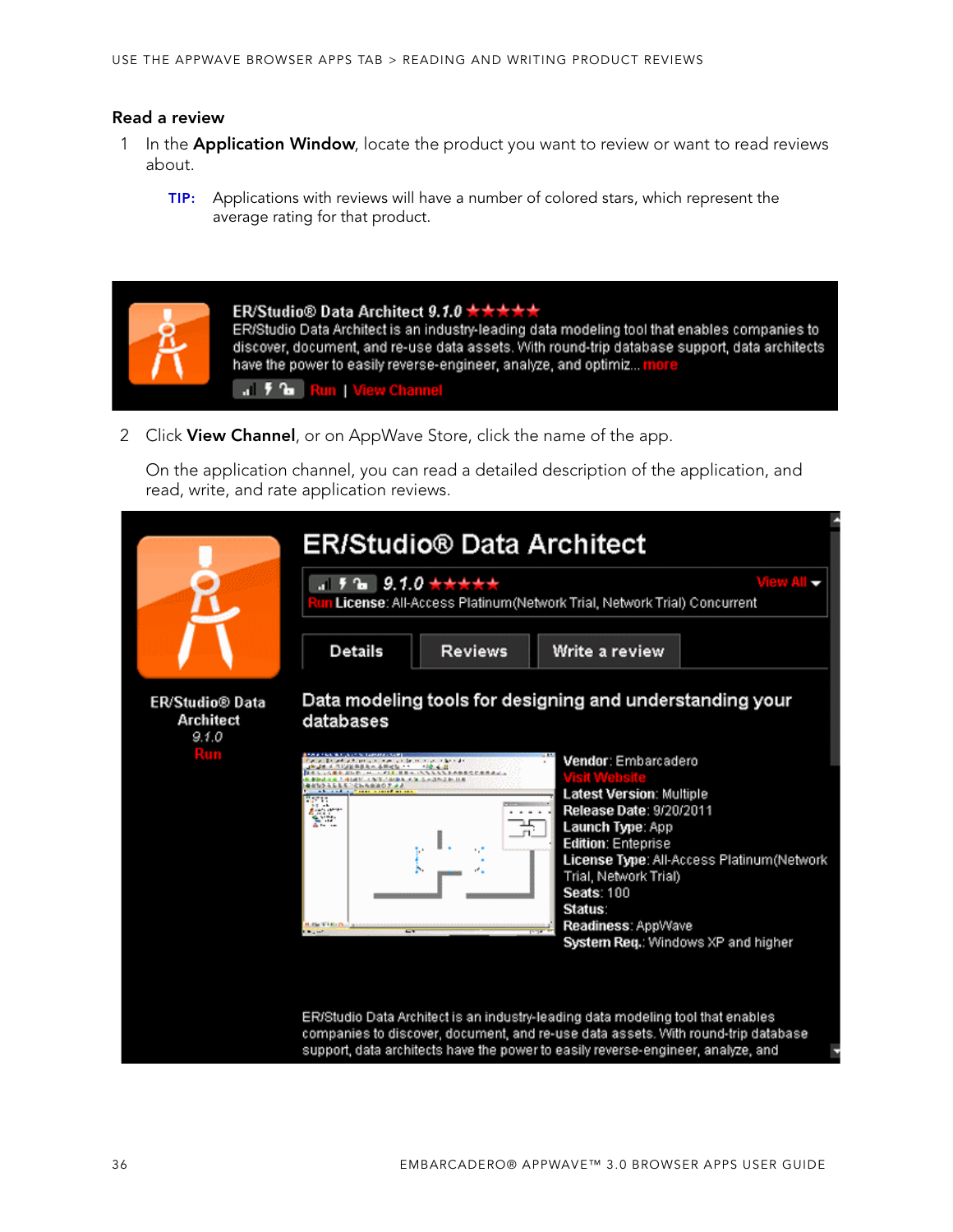#### 3 Click the **Reviews** tab.

<span id="page-36-0"></span>The reviews pane by default shows the **Most Helpful Favorable** and **Most Helpful Critical Review** for the product.

|                                  | <b>ER/Studio® Data Architect</b><br><b>View All</b><br>。 テ?m 9.1.0 ★★★★★<br>Run License: All-Access Platinum(Network Trial, Network Trial) Concurrent |                                                                          |  |
|----------------------------------|-------------------------------------------------------------------------------------------------------------------------------------------------------|--------------------------------------------------------------------------|--|
|                                  | <b>Details</b><br><b>Reviews</b>                                                                                                                      | Write a review                                                           |  |
| <b>ER/Studio® Data</b>           | <b>Reviews</b>                                                                                                                                        |                                                                          |  |
| <b>Architect</b><br>9.1.0<br>Run | <b>Most Helpful Favorable</b><br><b>Review</b>                                                                                                        | <b>Most Helpful Critical</b><br>$\overline{\mathbf{x}}$<br><b>Review</b> |  |
|                                  | <b>Great Data Modeling</b><br>Tool <del>★★★★★</del> ● 1 ♥ 0                                                                                           |                                                                          |  |
|                                  | "ER/Studio Data Architect is truly a<br>world class data modeling tool. I<br>couldn't imaging doing my job with<br>out it!                            | <b>VS</b>                                                                |  |
|                                  | <b>John Thompson</b><br>Chief Data Architect "                                                                                                        |                                                                          |  |
|                                  | by EMBARCADERO\SWETMORE on<br>8/10/2011 2:10:18 PM                                                                                                    |                                                                          |  |
|                                  | Write a review                                                                                                                                        | Write a review                                                           |  |

On this pane you can see how other users have voted on the helpfulness of the review,

thumbs up  $\lfloor \blacktriangle \rfloor$  for a helpful review, and thumbs down  $\lfloor \blacktriangle \rfloor$  for an unhelpful review. On this page you can also rate the reviews. You can also filter the reviews and sort them.

<span id="page-36-2"></span><span id="page-36-1"></span>**NOTE:** The AppWave administrator has the option of monitoring the reviews. If reviews are being monitored you will not see any reviews not approved by the administrator.

#### **Voice your opinion of a review**

4 Click thumbs up  $\lceil \cdot \rceil$  to agree with the review or click thumbs down  $\lceil \cdot \rceil$  to disagree.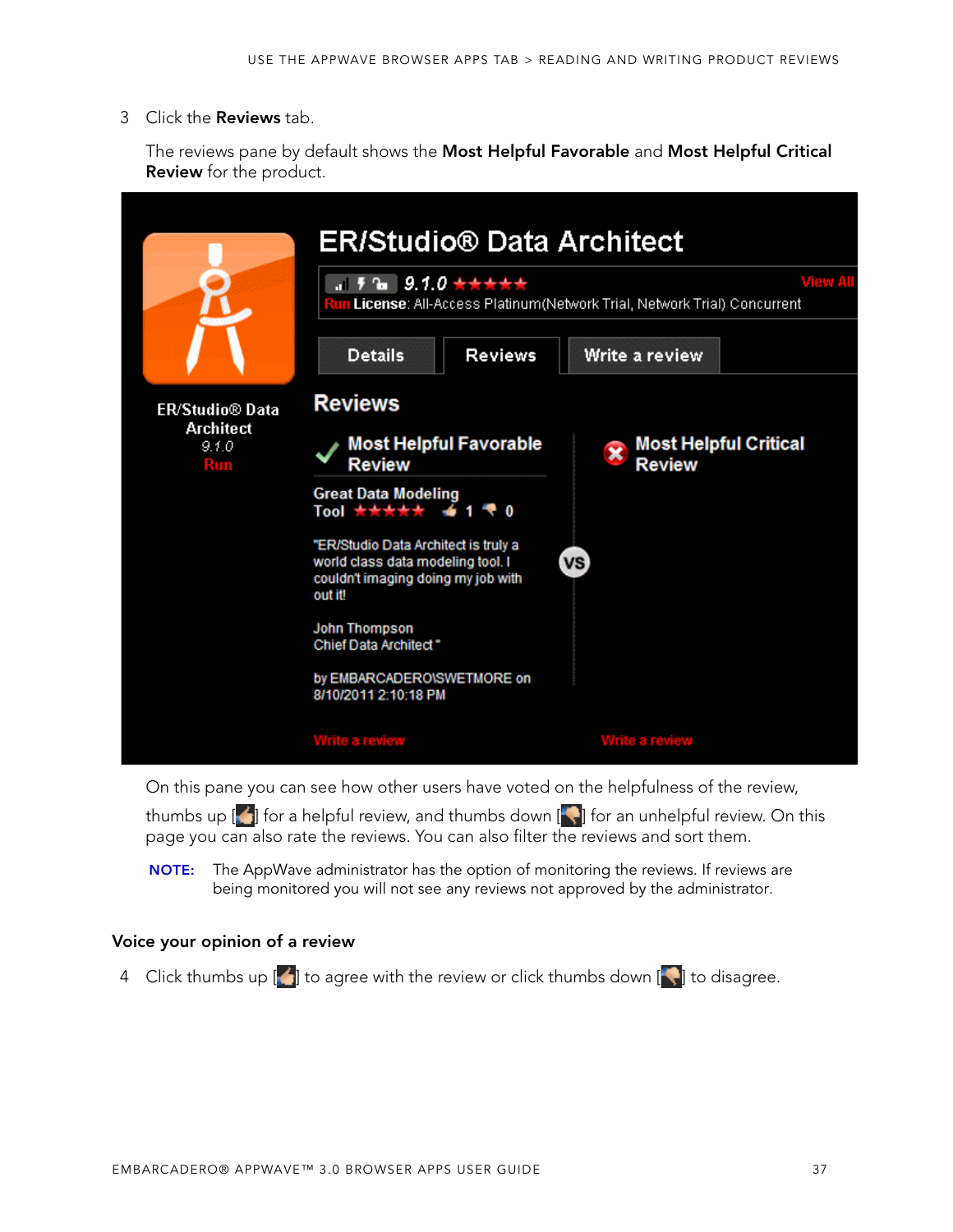#### **Write a review**

5 Near the top of the channel page, click the **Write a Review** tab.

<span id="page-37-2"></span><span id="page-37-0"></span>The **Write a Review** pane appears.

|                                              | <b>ER/Studio® Data Architect</b>                                                                                                  |                |                       |                |            |
|----------------------------------------------|-----------------------------------------------------------------------------------------------------------------------------------|----------------|-----------------------|----------------|------------|
|                                              | $.5a$ 3.1.0 $\star\star\star\star\star$<br><mark>un License</mark> : All-Access Platinum(Network Trial, Network Trial) Concurrent |                |                       |                | View All - |
|                                              | <b>Details</b>                                                                                                                    | <b>Reviews</b> |                       | Write a review |            |
| ER/Studio® Data<br><b>Architect</b><br>9.1.0 | Write Review                                                                                                                      |                |                       |                |            |
| Run                                          | App Version: All                                                                                                                  |                | App Rating: ★ ★ ★ ★ ★ |                |            |
|                                              | Review Title                                                                                                                      |                |                       |                |            |
|                                              |                                                                                                                                   |                |                       |                |            |
|                                              | Description                                                                                                                       |                |                       |                |            |
|                                              |                                                                                                                                   |                |                       |                |            |
|                                              |                                                                                                                                   | <b>Submit</b>  | <b>Cancel</b>         |                |            |

6 Complete the review page and then click **Submit Review**.

<span id="page-37-1"></span>The Average Rating for the product will be adjusted if necessary and the review will be available for other users to read. You may have to wait until the Administrator authorizes the review before it will be posted.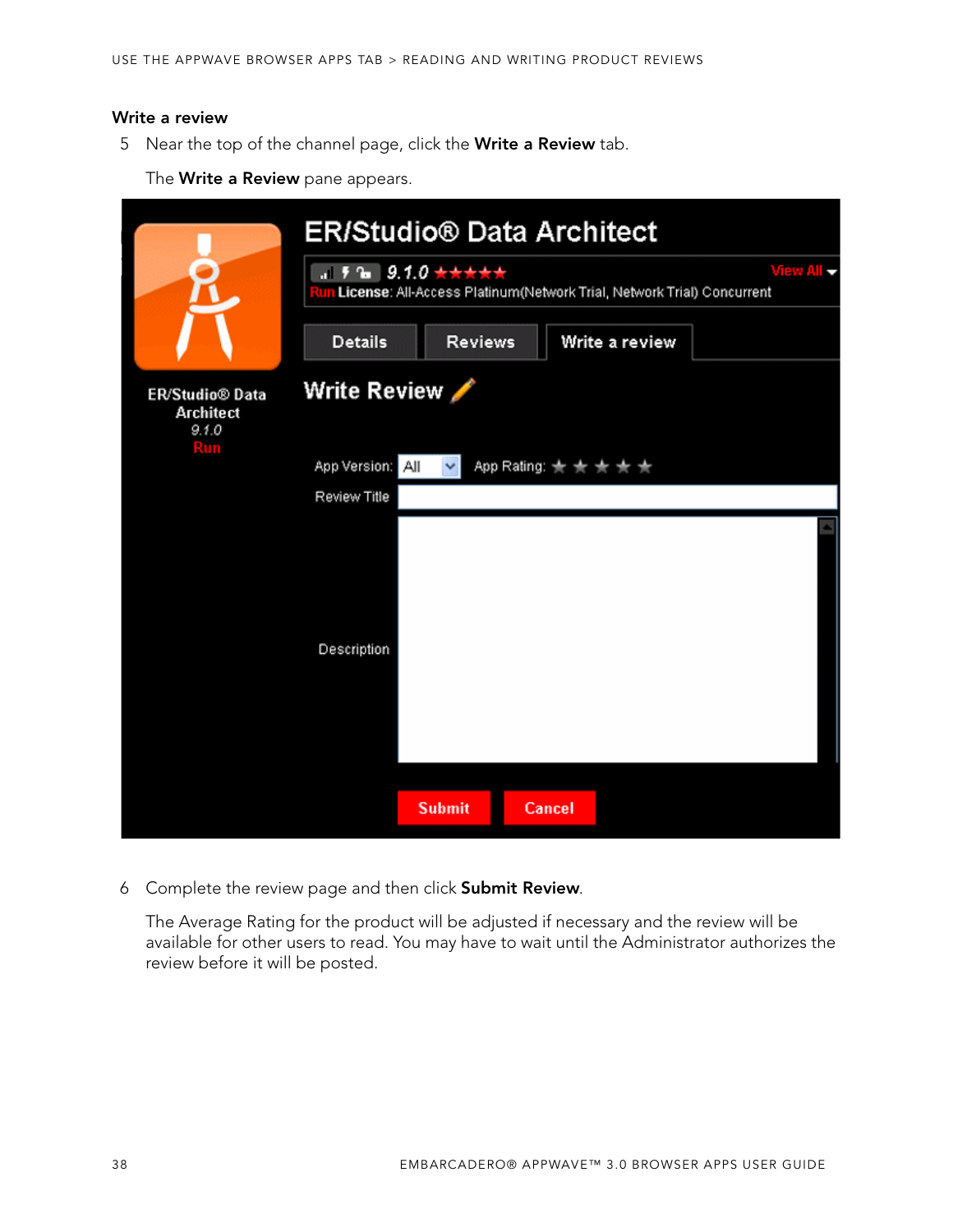### <span id="page-38-0"></span>REMOVING APPS

You can remove apps that were downloaded or cached on your system in the local repository. You cannot remove an app that is currently running. When you remove an app, any file associations for that app are also removed.

- <span id="page-38-2"></span>**TIP:** You can clear your cache totally and remove all apps from your local repository by clicking Clear on the Options dialog.
- 1 In the Application Window, locate the app you want to remove.
- 2 Right-click the app and select **Remove Application**.



3 Confirm that you want to completely remove the local files of the app.

This removes the contents of the following directories:

**Windows XP:** C:\Documents and Settings\[username]\Local Settings\Application Data\Embarcadero\Product Repository\[AppName]

**Windows 7 and Vista**: C:\Users\[username]\AppData\Local\Embarcadero\Product Repository\StreamingCore\[AppName]

**NOTE:** Your local product repository may be in a different location depending on whether you chose the default location as above or have configured AppWave to use a different directory on a local or shared network drive. For more information, see [Cache Folder](#page-9-0) in "Configuring AppWave Browser Options".

#### <span id="page-38-1"></span>UNINSTALLING APPWAVE BROWSER

You should uninstall AppWave Browser before installing a new version. You can uninstall AppWave Browser using your standard operating system application removal utility; in Windows XP, this is the **Add or Remove Programs** utility in the **Control Panel**.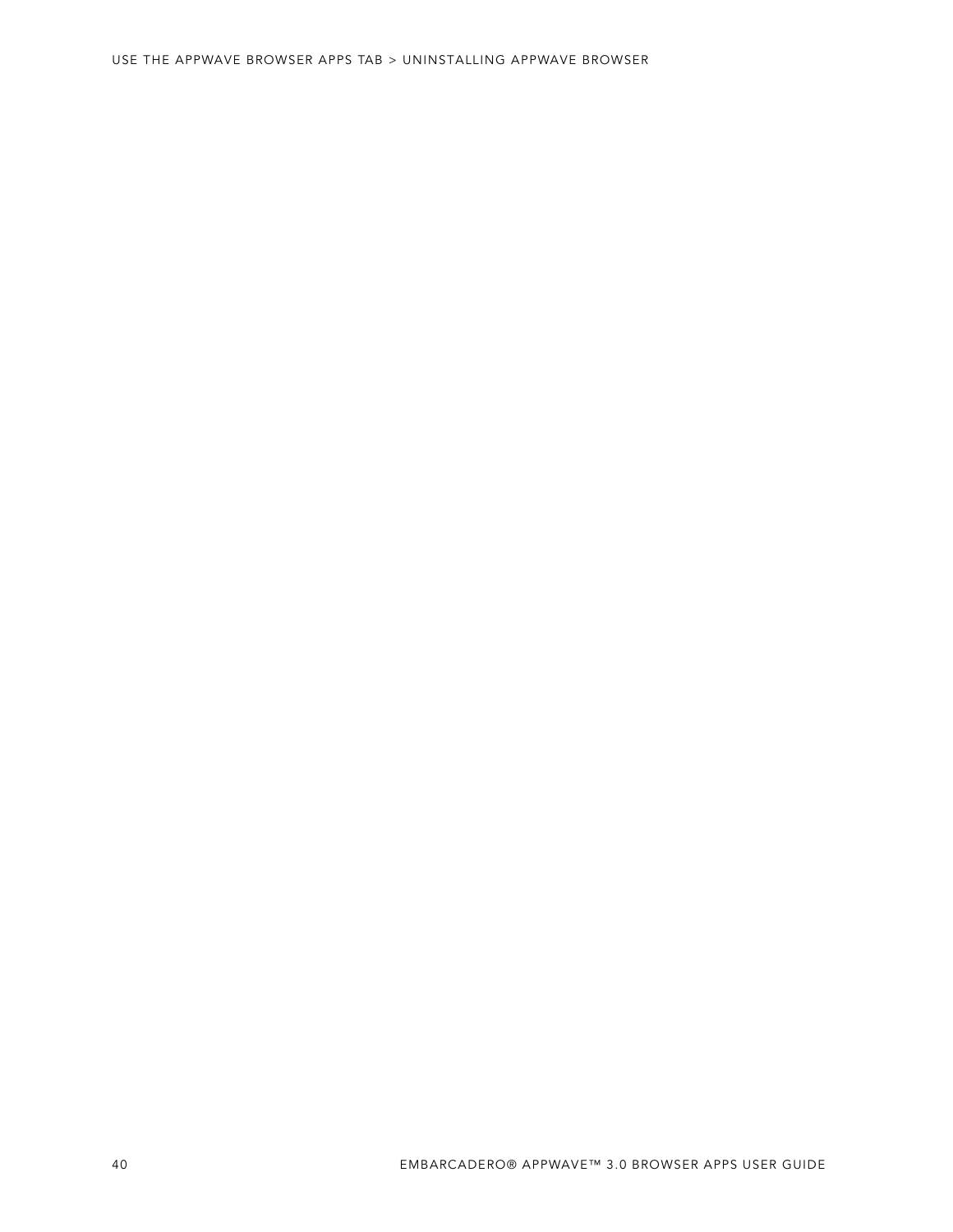## <span id="page-40-0"></span>Index

A Activity Cancel streaming [28](#page-27-1) Controlling downloads [28](#page-27-2) Controlling Streaming [28](#page-27-2) Download status [18](#page-17-0) All-Access Folder [18](#page-17-1) Licensed products [18](#page-17-1) Membership [6](#page-5-1) App cache size [10](#page-9-1) AppBookmarks Adding [19](#page-18-0) Adding favorites [19](#page-18-1) Application channel Details [36](#page-35-0) Read reviews [37](#page-36-0) Write a review [38](#page-37-0) Application streaming [22](#page-21-1) Apps Downloading [24](#page-23-3) Favorites [17](#page-16-0) Keeping current [32](#page-31-1) Organizing [17](#page-16-1) Removing [39](#page-38-2) Reviewing [35](#page-34-1) Running [20](#page-19-0) Running standalone [24](#page-23-4) Viewing channel [36](#page-35-1) AppWave Available applications [18](#page-17-2) Backup license server [24](#page-23-5) Connecting to [7](#page-6-3), [12](#page-11-1) Connection property [12](#page-11-2) Description [18](#page-17-2) Folders [18](#page-17-3) Logging in to [15](#page-14-2) Login [12](#page-11-3)–[13](#page-12-0) New applications [18](#page-17-2) Notifications folder [32](#page-31-2) Readiness [23](#page-22-1) Running applications [24](#page-23-5) AppWave Browser Apps tab [16](#page-15-1) Configuring options [9](#page-8-3) Hiding [9](#page-8-4) Launching [7](#page-6-4) Repository [11](#page-10-0) Studio tab [16](#page-15-2) Switching views [19](#page-18-2) Tabs [16](#page-15-3) Average rating [38](#page-37-1)

B Bookmarks [19](#page-18-3) Browser launching [9](#page-8-5)  $\mathsf{C}$ Cache folder [10](#page-9-2) Censoring reviews [37](#page-36-1) Channels Read reviews [37](#page-36-0) Viewing [36](#page-35-1) Write a review [38](#page-37-0) Connection history [13](#page-12-1) D Default options [11](#page-10-1) Do not check for Browser updates [10](#page-9-3) Do not use proxy [13](#page-12-2) Download Activity [28](#page-27-1) Cancelling [28](#page-27-1) Controlling [28](#page-27-2) Pausing [28](#page-27-3) Progress [26](#page-25-0) Resuming [28](#page-27-3) Status [18](#page-17-4) Download progress [28](#page-27-4) F Folders Administrator created [18](#page-17-5) Creating [19](#page-18-4), [34](#page-33-1) Naming [17](#page-16-1) Organizing [34](#page-33-2) Removing [35](#page-34-2) Renaming [35](#page-34-3) H Hide when minimized [9](#page-8-4) Host [13](#page-12-3) I Icons Application window [19](#page-18-5) Interpreting [19](#page-18-5) Internet readiness [23](#page-22-2) L Latest version [32](#page-31-1) License [18](#page-17-1) List/Grid View [19](#page-18-6) Live bookmarks [33](#page-32-0) Local readiness [24](#page-23-6) Logging in [12](#page-11-4) M

My apps [17](#page-16-2)